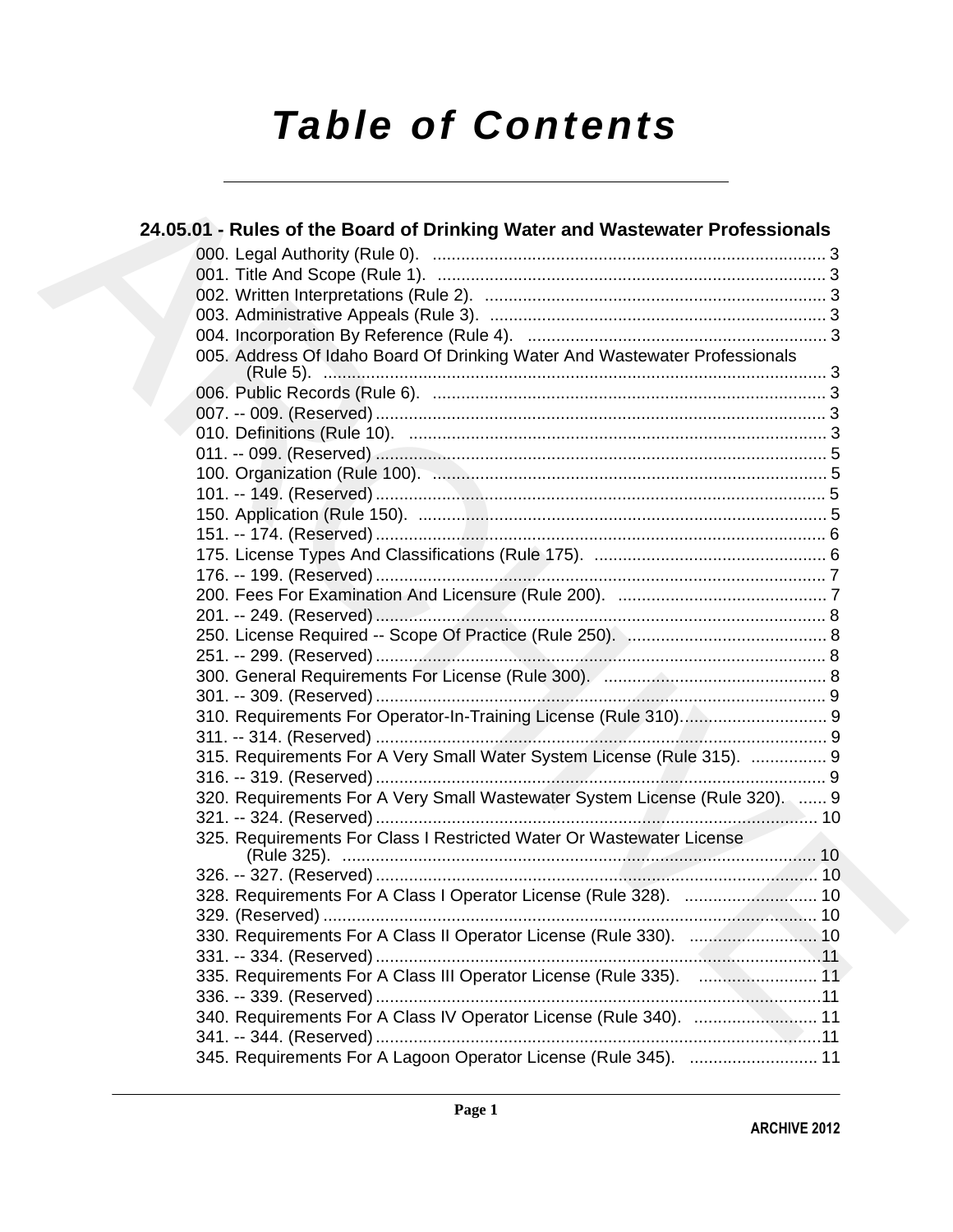# Table of Contents (cont'd)

| 350. Requirements For A Wastewater Land Application License (Rule 350)      | 11 |
|-----------------------------------------------------------------------------|----|
| 355. Requirements For A Backflow Assembly Tester License (Rule 355).  12    |    |
|                                                                             |    |
| 360. Requirements For Wastewater Laboratory Analyst License (Rule 360).  12 |    |
|                                                                             |    |
|                                                                             |    |
|                                                                             |    |
|                                                                             |    |
|                                                                             |    |
|                                                                             |    |
|                                                                             |    |
|                                                                             |    |
|                                                                             |    |
|                                                                             |    |
|                                                                             |    |
|                                                                             |    |
|                                                                             |    |
|                                                                             |    |
|                                                                             |    |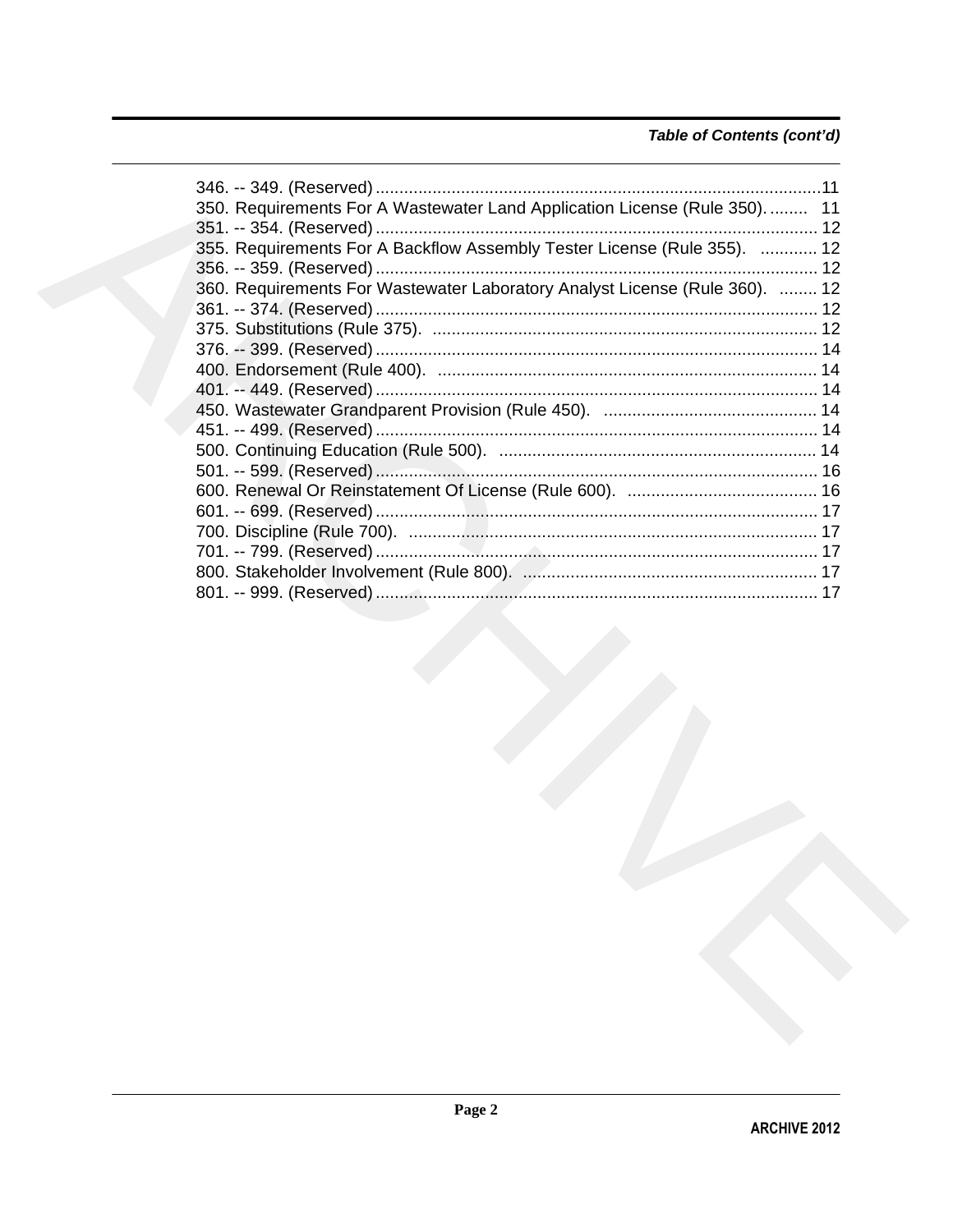### **IDAPA 24 TITLE 05 CHAPTER 01**

### <span id="page-2-0"></span>**24.05.01 - RULES OF THE BOARD OF DRINKING WATER AND WASTEWATER PROFESSIONALS**

### <span id="page-2-1"></span>**000. LEGAL AUTHORITY (RULE 0).**

These rules are hereby prescribed and established pursuant to the authority vested in the Board of Drinking Water and Wastewater Professionals by the provisions of Section 54-2406, Idaho Code. (3-24-05)

### <span id="page-2-2"></span>**001. TITLE AND SCOPE (RULE 1).**

These rules shall be cited as IDAPA 24.05.01, "Rules of the Board of Drinking Water and Wastewater Professionals."  $(3-24-05)$ 

### <span id="page-2-3"></span>**002. WRITTEN INTERPRETATIONS (RULE 2).**

The board may have written statements that pertain to the interpretation of the rules of this chapter. Such interpretations, if any, are available for public inspection and copying at cost in the main office of the Bureau of Occupational Licenses. (3-24-05) Occupational Licenses.

### <span id="page-2-4"></span>**003. ADMINISTRATIVE APPEALS (RULE 3).**

Administrative appeals shall be governed by the Administrative Procedure Act, Title 67, Chapter 52, Idaho Code. (3-24-05)

### <span id="page-2-5"></span>**004. INCORPORATION BY REFERENCE (RULE 4).**

These rules do not incorporate by reference any document other than those sections of Idaho Code so referenced. (3-24-05)

### <span id="page-2-6"></span>**005. ADDRESS OF IDAHO BOARD OF DRINKING WATER AND WASTEWATER PROFESSIONALS (RULE 5).**

**24.05.01 - RULES OF THE BOARD OF DRINKING WATER AND WASTEWATER PROFESSIONALS<br>
1990.** IEEGAL AITHYORTY (RITE.0), with content of the filter of the filter of the filtration of the filtration of the state of the filtration The office of the Board of Drinking Water and Wastewater Professionals is located within the Bureau of Occupational Licenses, 700 W. State Street, Boise, Idaho 83702. The Bureau is open between the hours of 8:00 a.m. and 5:00 p.m. each day except Saturdays, Sundays and holidays. The phone number of the Board is (208) 334-3233. The Board's fax number is (208) 334-3945. The Board's e-mail address is wwp@ibol.idaho.gov. The Board's official website is http://www.ibol.idaho.gov. (3-29-10) http://www.ibol.idaho.gov.

### <span id="page-2-7"></span>**006. PUBLIC RECORDS (RULE 6).**

The records associated with the Idaho Board of Drinking Water and Wastewater Professionals are subject to the provisions of the Idaho Public Records Act, Title 9, Chapter 3, Idaho Code. (3-24-05) provisions of the Idaho Public Records Act, Title 9, Chapter 3, Idaho Code.

### <span id="page-2-8"></span>**007. -- 009. (RESERVED)**

### <span id="page-2-9"></span>**010. DEFINITIONS (RULE 10).**

<span id="page-2-12"></span><span id="page-2-11"></span><span id="page-2-10"></span>**01. Board**. The Idaho Board of Drinking Water and Wastewater Professionals. (3-24-05)

<span id="page-2-13"></span>**02. Bureau**. The Idaho Bureau of Occupational Licenses. (3-24-05)

**03. Class I Restricted License**. Class I restricted license means a water or wastewater license associated with a specific class I system. A restricted license is available for water distribution or treatment or for wastewater collection or treatment. A restricted license is not transferable and does not qualify for endorsement.

 $(3-29-10)$ 

<span id="page-2-15"></span><span id="page-2-14"></span>**04. DEQ**. The Idaho Department of Environmental Quality. (3-24-05)

**Direct Supervision.** Supervision in a way that will ensure the proper operation and maintenance of the public drinking water or public wastewater system. Supervision shall include, but not be limited to, providing written, hands-on, or oral instruction as well as verification that the instructions are being completed. The supervisor has an active on-site or on-call presence at the specific facility. (3-21-12) has an active on-site or on-call presence at the specific facility.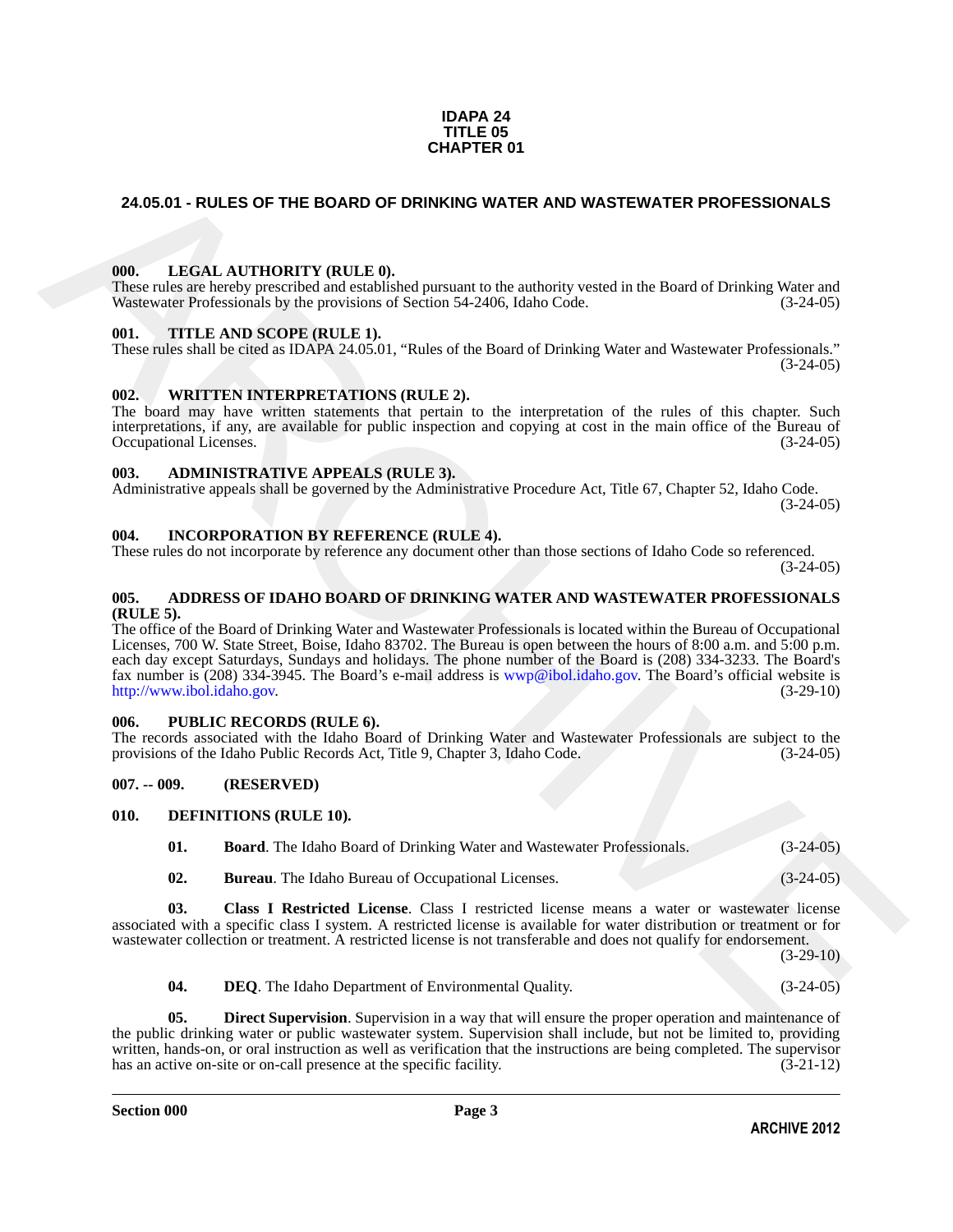**06. Endorsement**. Endorsement (often referred to as "reciprocity") is that process by which a person in another jurisdiction may apply for a license in Idaho. (3-24-05) licensed in another jurisdiction may apply for a license in Idaho.

<span id="page-3-3"></span><span id="page-3-2"></span><span id="page-3-1"></span><span id="page-3-0"></span>

| 07. | <b>EPA.</b> The United States Environmental Protection Agency. | $(3-24-05)$ |
|-----|----------------------------------------------------------------|-------------|
|     |                                                                |             |

**08.** Experience. One (1) year of experience is equivalent to one thousand six hundred hours (1,600) worked. (2-26-08)

**09. On-Site Operating Experience**. On-site operating experience means experience obtained while y present at the location of the system.  $(3-21-12)$ physically present at the location of the system.

<span id="page-3-4"></span>**10. Operating Personnel**. Operating personnel means any person who is employed, retained, or appointed to conduct the tasks associated with the day-to-day operation and maintenance of a public drinking water system or a public wastewater system. Operating personnel shall include every person making system control or system integrity decisions about water quantity or water quality that may affect public health. (3-24-05)

<span id="page-3-6"></span><span id="page-3-5"></span>**11. Person**. A human being, municipality, or other governmental or political subdivision or other public agency, or public or private corporation, any partnership, firm, association, or other organization, any receiver, trustee, assignee, agent or other legal representative of the foregoing or other legal entity. (3-24 trustee, assignee, agent or other legal representative of the foregoing or other legal entity. (3-24-05)

166. Enthrement, Frainwaren (other referration is "nectricity") is that process by which a present of the solution of the solution of the solution of  $(3.346)$ <br>
67. EPA The United State Secretization is equivalent to our **12. Public Drinking Water System or Public Water System**. Public drinking water system or public water system means a system for the provision to the public of water for human consumption through pipes or other constructed conveyances, if such system has at least fifteen (15) service connections or regularly serves an average of at least twenty-five (25) individuals daily at least sixty (60) days of the year. Such term includes any collection, treatment, storage, and distribution facilities under control of the operator of such system, and used primarily in connection with such system, and any collection or pretreatment storage facilities not under such control which are used primarily in connection with such system. Every community and nontransient noncommunity water system, and each transient water system using a surface water source or ground water source directly influenced by surface water, shall be operated by a certified drinking water operator. (3-24-05) shall be operated by a certified drinking water operator.

<span id="page-3-7"></span>**13. Public Wastewater System or Wastewater System**. Public wastewater system or wastewater system means those systems, including collection systems and treatment systems, that are owned by a city, county, state or federal unit of government, a nonprofit corporation, district, association, political subdivision or other public entity, or that generate or collect two thousand five hundred (2,500) or more gallons a day; or that have been constructed in whole or in part with public funds. This does not include any wastewater treatment system operated and maintained exclusively by a single family residence or any wastewater system consisting solely of a gravity flow, nonmechanical septic tank and subsurface treatment and distribution system, or industrial wastewater systems under private ownership. (3-24-05)

<span id="page-3-8"></span>**14. Responsible Charge (RC)**. Responsible charge means active, daily on-site or on-call responsibility for the performance of operations or active, on-going, on-site and on-call direction of employees and assistants at a public drinking water system or public wastewater system. (3-21-12)

**15. Responsible Charge Operator**. An operator of a public drinking water system or wastewater system, designated by the system owner, who holds a valid license at a class equal to or greater than the drinking water system or wastewater classification, who is in responsible charge of the public drinking water system or the wastewater system. (3-21-12)

<span id="page-3-11"></span><span id="page-3-10"></span><span id="page-3-9"></span>**16. State**. The State of Idaho. (3-24-05)

**17. Substitute or Back-Up Responsible Charge Operator**. An operator of a public drinking water or wastewater system who holds a valid license at a class equal to or greater than the drinking water or wastewater system classification, designated by the system owner to replace and to perform the duties of the responsible charge operator when the responsible charge operator is not available or accessible. (3-21-12)

<span id="page-3-12"></span>**18. Very Small Public Drinking Water System**. A community or nontransient noncommunity public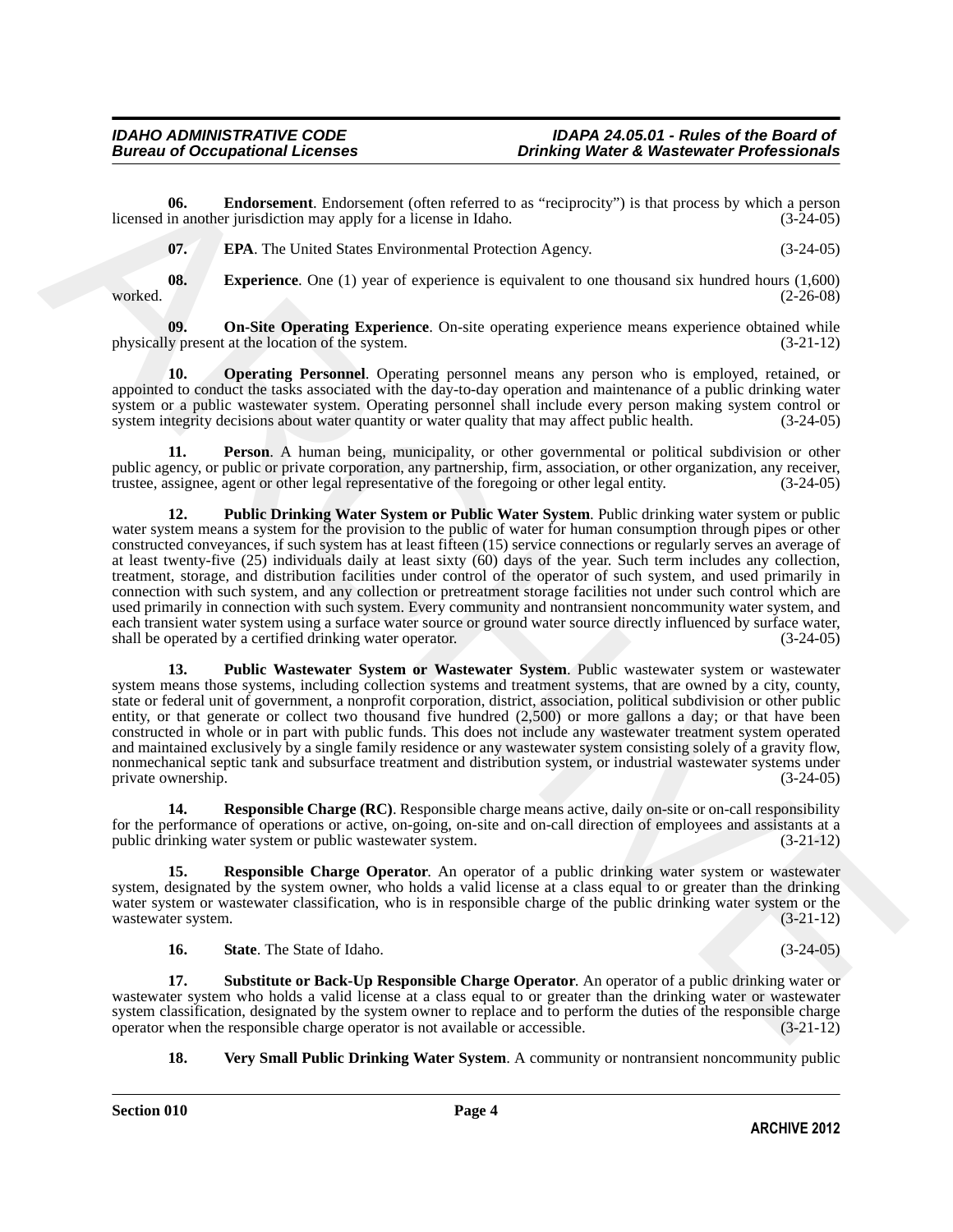water system that serves five hundred (500) persons or less and has no treatment other than disinfection or has only treatment which does not require any chemical treatment, process adjustment, backwashing or media regeneration by an operator (e.g. calcium carbonate filters, granular activated carbon filters, cartridge filters, ion exchangers).

(3-21-12)

was system that agrees five handed (500) persons or less and tax to transmission or has distinction or has a matter of the properties of the system of the particle of the system of the system of the system of the system o **19. Very Small Wastewater System**. A public wastewater system that serves five hundred (500) connections or less and includes a collection system with a system size of six (6) points or less on the Department of Environmental Quality (DEQ) system classification rating form and is limited to only one (1) of the following wastewater treatment processes: (3-21-12)

<span id="page-4-6"></span>

| a. | Aerated lagoons: | $(3-21-12)$ |
|----|------------------|-------------|
|    |                  |             |

**b.** Non-aerated lagoon(s);  $(3-21-12)$ 

- **c.** Primary treatment; or (3-21-12)
- <span id="page-4-8"></span><span id="page-4-7"></span>**d.** Primary treatment discharging to a large soil absorption system (LSAS). (3-21-12)

### <span id="page-4-0"></span>**011. -- 099. (RESERVED)**

### <span id="page-4-1"></span>**100. ORGANIZATION (RULE 100).**

**01. Meetings**. The Board shall meet at least two (2) times annually at such times and places as ed by the Board or the Chairman of the Board. (3-24-05) designated by the Board or the Chairman of the Board.

**a.** All meetings shall be held in accordance with the Idaho Open Meeting Law, Chapters 2340 – 2347, Idaho Code. (3-24-05) Title 67, Idaho Code.

**b.** Special meetings may be called by the Chairman, upon written request of any three (3) members, nembers shall be notified in writing. and all members shall be notified in writing.

**c.** A minimum of four Board members shall constitute a quorum and shall be required to be present in order to hold a meeting of the Board. A majority vote of the Board members present at a meeting shall be considered the action of the Board as a whole. The Chairman may vote only in the event of a tie vote. (3-24-05) the action of the Board as a whole. The Chairman may vote only in the event of a tie vote.

<span id="page-4-9"></span>**02.** Organization of the Board. At the first meeting of each fiscal year, the Board shall elect from its members a Chairman, who shall assume the duty of the office immediately upon such selection.  $(3-24-05)$ 

**a.** The Chairman shall when present, preside at all meetings, appoint with the consent of the Board, all committees, and shall otherwise perform all duties pertaining to the office of Chairman. The Chairman shall be an ex-<br>officio member of all committees. officio member of all committees. (3-24-05)

**b.** The Chief of the Bureau shall act as an agent of the Board and shall be the official keeper of all records of the Board. The Bureau shall provide such services as may be authorized by Chapter 26, Title 67, Idaho<br>Code, and as defined under contract between the Bureau and the Board. (3-24-05) Code, and as defined under contract between the Bureau and the Board.

### <span id="page-4-2"></span>**101. -- 149. (RESERVED)**

### <span id="page-4-4"></span><span id="page-4-3"></span>**150. APPLICATION (RULE 150).**

Each applicant for licensure shall submit a complete application together with the required fees. The applicant must provide or facilitate the provision of any supplemental third party documents that may be required. The Board shall not review an application until all required information is furnished and the required fees paid. (3-24-05)

**01.** Licensure by Examination. An application shall be made on the uniform application form adopted pard and furnished to the applicant by the Bureau. All applications shall include:  $(3-24-05)$ by the Board and furnished to the applicant by the Bureau. All applications shall include:

<span id="page-4-5"></span>**a.** Documentation of having met the appropriate educational requirement; (3-24-05)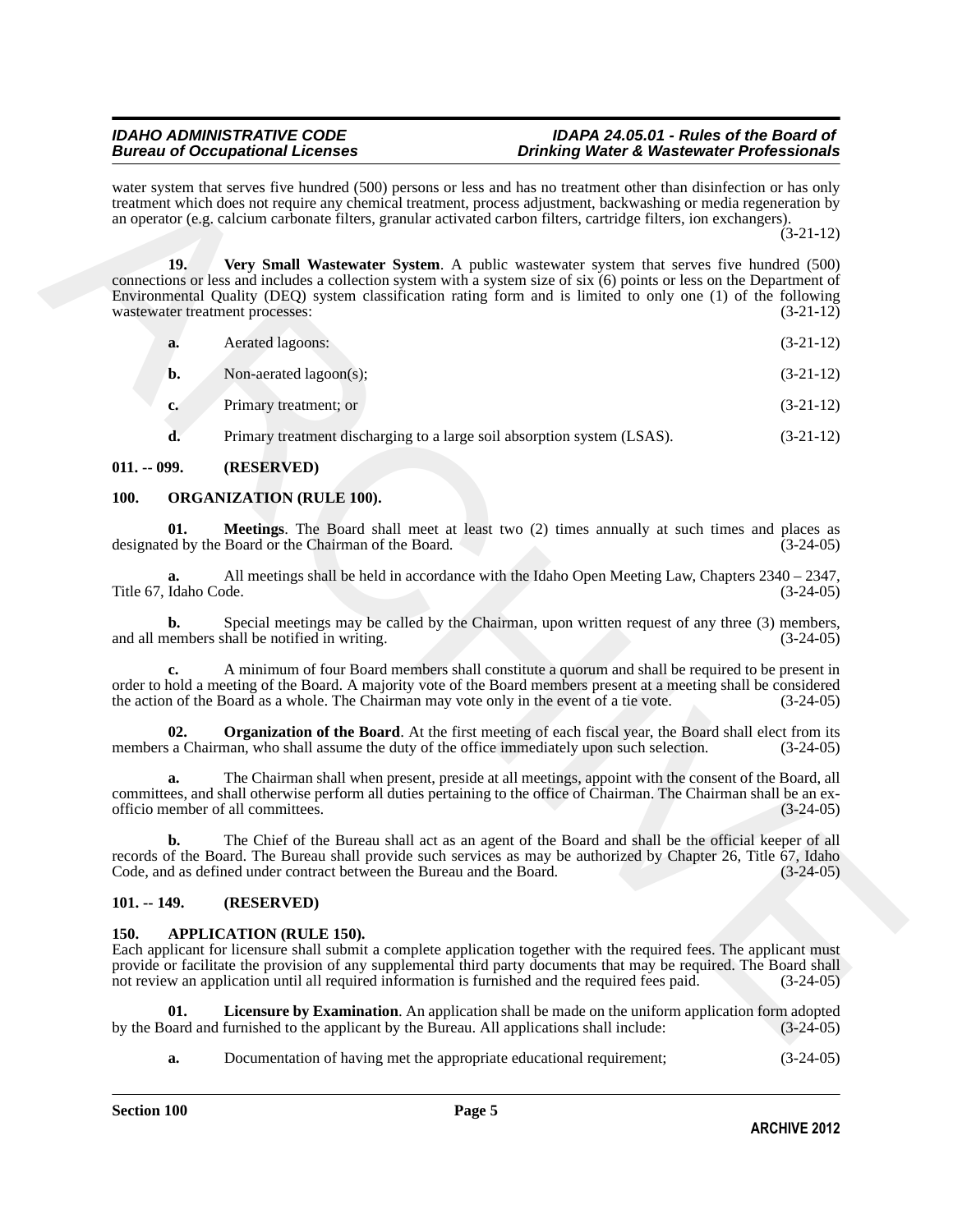### <span id="page-5-4"></span><span id="page-5-3"></span><span id="page-5-2"></span><span id="page-5-0"></span>**151. -- 174. (RESERVED)**

### <span id="page-5-8"></span><span id="page-5-7"></span><span id="page-5-6"></span><span id="page-5-1"></span>**175. LICENSE TYPES AND CLASSIFICATIONS (RULE 175).**

<span id="page-5-5"></span>

| b.                        | Documentation of all actual applicable experience giving kind and type of work done, together with<br>dates of employment, and verification by affidavit of the most current applicable experience, signed by the person<br>under whose supervision the work was performed.                                                                                                                                                                   | $(3-24-05)$ |
|---------------------------|-----------------------------------------------------------------------------------------------------------------------------------------------------------------------------------------------------------------------------------------------------------------------------------------------------------------------------------------------------------------------------------------------------------------------------------------------|-------------|
| 02.                       | Licensure by Endorsement. An application shall be made on the uniform application form<br>adopted by the Board and furnished to the applicant by the Bureau. All applications shall include:                                                                                                                                                                                                                                                  | $(3-24-05)$ |
| a.                        | Official documentation of licensure sent to the Bureau directly from each regulatory authority from<br>which the applicant has obtained licensure. Such documentation shall note name, address, current status, date<br>originally issued, expiration date, and any disciplinary action imposed;                                                                                                                                              | $(3-24-05)$ |
| b.<br>obtained licensure. | A copy of the current regulations governing licensure in each jurisdiction from which the applicant                                                                                                                                                                                                                                                                                                                                           | $(3-24-05)$ |
| 03.                       | Application Deadline. Completed applications must be received at least thirty (30) days prior to<br>the next scheduled board meeting in order to be reviewed by the Board.                                                                                                                                                                                                                                                                    | $(3-24-05)$ |
| 04.                       | Application Required. Applicants seeking licensure in any type or classification of licensure shall<br>submit a separate application for each type and classification of licensure being sought. Applicants holding a current<br>type and classification of license and who are seeking a classification upgrade within the same license type and<br>category shall not be required to submit an original license fee with their application. | $(3-24-05)$ |
| 05.                       | Lack of Activity. Applications on file with the Board where an applicant has failed to respond to a<br>Board request or where the applications have lacked activity for twelve (12) consecutive months shall be deemed<br>denied and shall be terminated upon thirty (30) days written notice unless good cause is established to the Board.                                                                                                  | $(5-8-09)$  |
| $151. - 174.$             | (RESERVED)                                                                                                                                                                                                                                                                                                                                                                                                                                    |             |
| 175.                      | LICENSE TYPES AND CLASSIFICATIONS (RULE 175).                                                                                                                                                                                                                                                                                                                                                                                                 |             |
|                           | The Board shall issue each of the following licenses under the provisions of Chapter 24, Title 54, Idaho Code.                                                                                                                                                                                                                                                                                                                                | $(3-24-05)$ |
| 01.                       | <b>Drinking Water Distribution Operator.</b>                                                                                                                                                                                                                                                                                                                                                                                                  | $(3-24-05)$ |
| a.                        | Class Operator-In-Training.                                                                                                                                                                                                                                                                                                                                                                                                                   | $(3-24-05)$ |
| b.                        | Class I Restricted.                                                                                                                                                                                                                                                                                                                                                                                                                           | $(3-29-10)$ |
| c.                        | Class I.                                                                                                                                                                                                                                                                                                                                                                                                                                      | $(3-24-05)$ |
| d.                        | Class II.                                                                                                                                                                                                                                                                                                                                                                                                                                     | $(3-24-05)$ |
| e.                        | Class III.                                                                                                                                                                                                                                                                                                                                                                                                                                    | $(3-24-05)$ |
| f.                        | Class IV.                                                                                                                                                                                                                                                                                                                                                                                                                                     | $(3-24-05)$ |
| 02.                       | <b>Drinking Water Treatment Operator.</b>                                                                                                                                                                                                                                                                                                                                                                                                     | $(3-24-05)$ |
| a.                        | Class Operator-In-Training.                                                                                                                                                                                                                                                                                                                                                                                                                   | $(3-24-05)$ |
| b.                        | Class I Restricted.                                                                                                                                                                                                                                                                                                                                                                                                                           | $(3-29-10)$ |
| c.                        | Class I.                                                                                                                                                                                                                                                                                                                                                                                                                                      | $(3-24-05)$ |
| d.                        | Class II.                                                                                                                                                                                                                                                                                                                                                                                                                                     | $(3-24-05)$ |
|                           |                                                                                                                                                                                                                                                                                                                                                                                                                                               |             |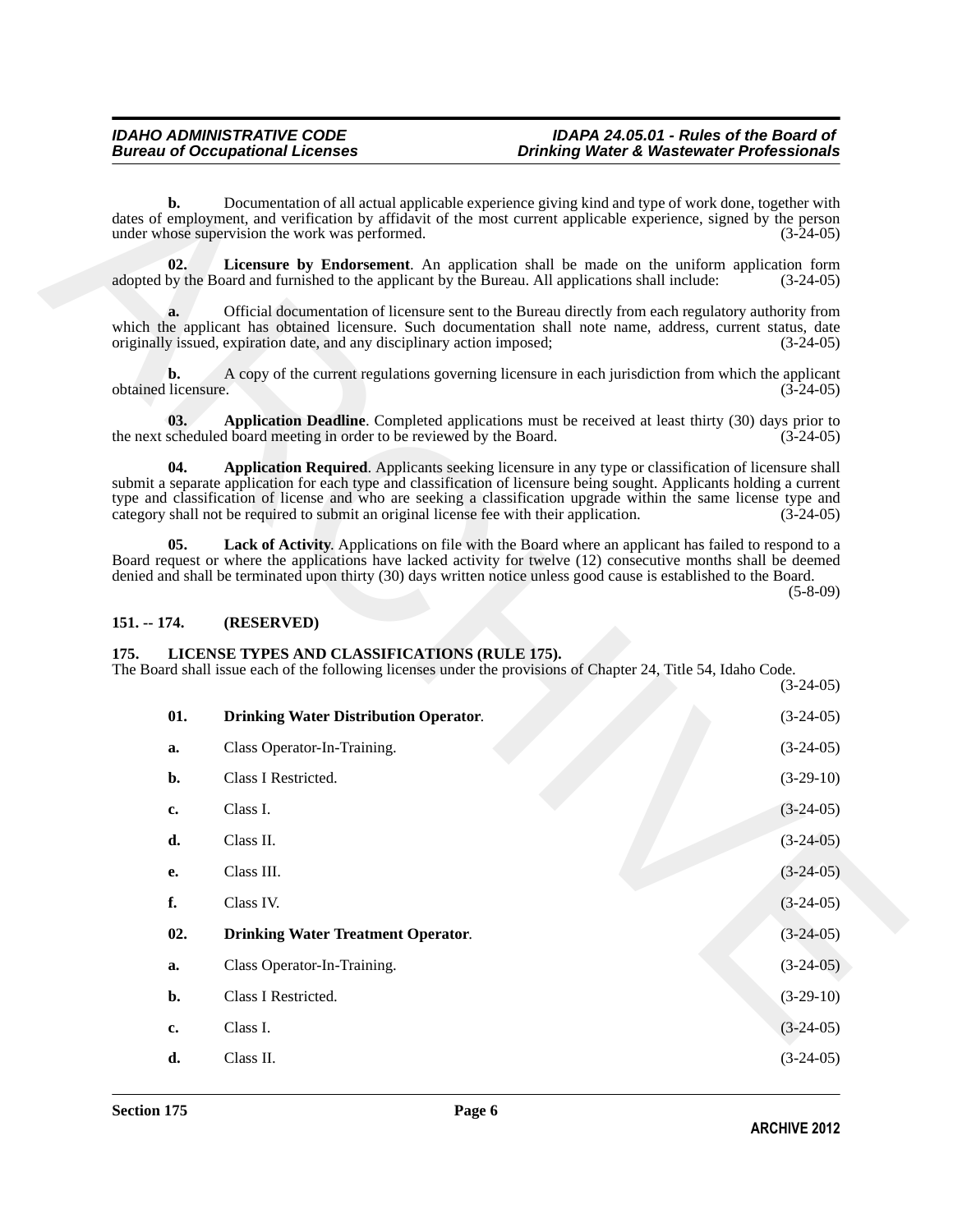<span id="page-6-8"></span><span id="page-6-7"></span><span id="page-6-6"></span><span id="page-6-5"></span><span id="page-6-4"></span><span id="page-6-3"></span><span id="page-6-2"></span><span id="page-6-1"></span><span id="page-6-0"></span>

| e.             | Class III.                                                             | $(3-24-05)$ |
|----------------|------------------------------------------------------------------------|-------------|
| f.             | Class IV.                                                              | $(3-24-05)$ |
| 03.            | <b>Wastewater Treatment Operator.</b>                                  | $(3-24-05)$ |
| a.             | Class Operator-In-Training.                                            | $(3-24-05)$ |
| $\mathbf{b}$ . | Lagoon.                                                                | $(3-24-05)$ |
| c.             | Class I Restricted.                                                    | $(3-29-10)$ |
| d.             | Class I.                                                               | $(3-24-05)$ |
| e.             | Class II.                                                              | $(3-24-05)$ |
| f.             | Class III.                                                             | $(3-24-05)$ |
| g.             | Class IV.                                                              | $(3-24-05)$ |
| h.             | Land Application.                                                      | $(3-24-05)$ |
| 04.            | <b>Wastewater Collection Operator.</b>                                 | $(3-24-05)$ |
| a.             | Class Operator-In-Training.                                            | $(3-24-05)$ |
| b.             | Class I Restricted.                                                    | $(3-29-10)$ |
| c.             | Class I.                                                               | $(3-24-05)$ |
| d.             | Class II.                                                              | $(3-24-05)$ |
| e.             | Class III.                                                             | $(3-24-05)$ |
| f.             | Class IV.                                                              | $(3-24-05)$ |
| 05.            | <b>Wastewater Laboratory Analyst.</b>                                  | $(3-24-05)$ |
| a.             | Class I.                                                               | $(3-24-05)$ |
| b.             | Class II.                                                              | $(3-24-05)$ |
| c.             | Class III.                                                             | $(3-24-05)$ |
| d.             | Class IV.                                                              | $(3-24-05)$ |
| 06.            | <b>Backflow Assembly Tester.</b>                                       | $(3-24-05)$ |
| 07.            | <b>Drinking Water Very Small System Operator.</b>                      | $(3-21-12)$ |
| 08.            | <b>Wastewater Very Small System Operator.</b>                          | $(3-21-12)$ |
| $176. - 199.$  | (RESERVED)                                                             |             |
| 200.           | FEES FOR EXAMINATION AND LICENSURE (RULE 200).                         |             |
|                | The fees for each license type and classification shall be as follows: | $(3-24-05)$ |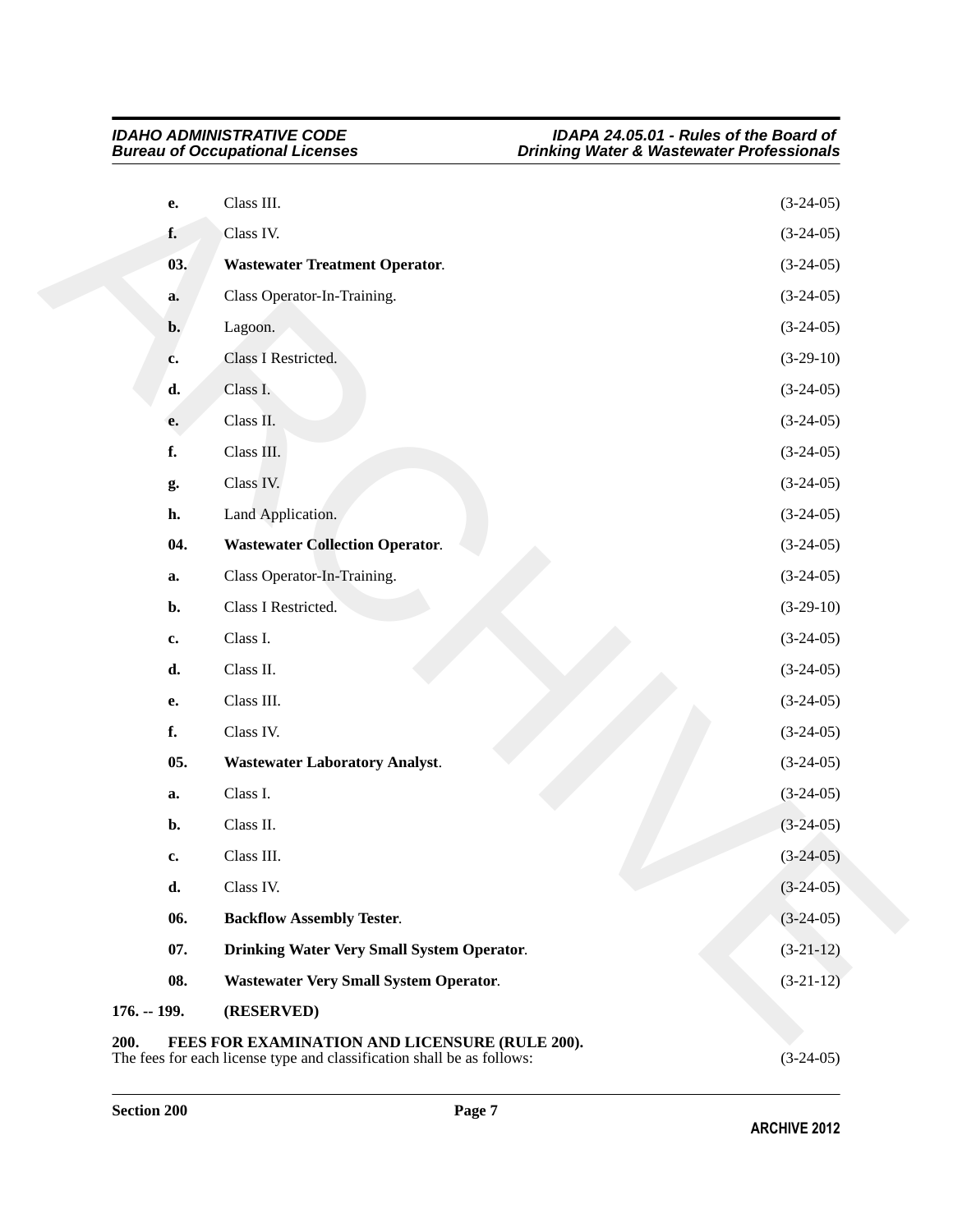<span id="page-7-7"></span><span id="page-7-5"></span>

| 01. | <b>Application Fee.</b> Application fee -- twenty-five dollars (\$25). | $(3-24-05)$ |
|-----|------------------------------------------------------------------------|-------------|
|-----|------------------------------------------------------------------------|-------------|

**02. Examination Fee**. The examination fees shall be those fees charged by the Association of Boards of Certification (ABC) or other approved examination provider. Fees paid by applicants approved for a scheduled examination are not refundable. New examination fees are required for each scheduled additional examination.

(3-21-12)

<span id="page-7-6"></span>

| 03. | <b>Endorsement Fee.</b> Endorsement fee -- thirty-five dollars (\$35). | $(3-29-10)$ |
|-----|------------------------------------------------------------------------|-------------|
|     |                                                                        |             |

- <span id="page-7-8"></span>**04.** Original License Fee. Original license fee -- thirty-five dollars (\$35). (3-29-10)
- <span id="page-7-4"></span>**05.** Annual Renewal Fee. Annual renewal fee -- thirty-five dollars (\$35). (3-29-10)
- <span id="page-7-10"></span><span id="page-7-9"></span>**06. Reinstatement Fees**. Reinstatement fee -- twenty-five dollars (\$25). (3-24-05)

**07. Refund of Fees**. No refund of fees shall be made to any person who has paid such fees for application. (3-21-12) application. (3-21-12)

### <span id="page-7-0"></span>**201. -- 249. (RESERVED)**

### <span id="page-7-13"></span><span id="page-7-1"></span>**250. LICENSE REQUIRED -- SCOPE OF PRACTICE (RULE 250).**

All water and wastewater operating personnel, including those in responsible charge and those in substitute responsible charge, of public water systems and public wastewater systems, and all backflow assembly testers, shall be licensed under the provisions of these rules and Chapter 24, Title 54, Idaho Code. (3-21-12)

<span id="page-7-17"></span><span id="page-7-15"></span>**01. Drinking Water Operator Scope**. Operating personnel shall only act in accordance with the nature and extent of their license. Those in responsible charge or substitute responsible charge of a public water system must hold a valid license equal to or greater than the classification of the public water system where the responsible charge or substitute responsible charge operator is in responsible charge. The types of water systems are distribution and treatment.

**41.** Application Fig. coverage five dollars (325).<br> **(3246)**<br> **(3246)**<br> **(426)**<br> **confinementally be a Resolution Fig. confidention fig. show the four-strategies per approximate and the solution of the solution of the so 02. Wastewater Operator Scope**. Operating personnel shall only act in accordance with the nature and extent of their license. Those in responsible charge or substitute responsible charge of a public wastewater system shall hold a valid license equal to or greater than the classification of the public wastewater system where the responsible charge or substitute responsible charge operator is in responsible charge. The types of wastewater systems are collection, laboratory analyst, and treatment. (3-21-12)

<span id="page-7-14"></span>**03. Backflow Assembly Tester**. Individuals licensed as backflow assembly testers may inspect and flow prevention assemblies as defined in Title 54. Chapter 24. Idaho Code. (3-24-05) test backflow prevention assemblies as defined in Title 54, Chapter 24, Idaho Code.

<span id="page-7-16"></span>**04. Operator-in-Training**. Operators-in-training shall practice only under the direct supervision of a licensed operator of a type, category, and classification higher than operator-in-training. No operator-in-training shall accept or perform the designated responsible charge duties at any system.  $(3-24-05)$ accept or perform the designated responsible charge duties at any system.

### <span id="page-7-2"></span>**251. -- 299. (RESERVED)**

### <span id="page-7-11"></span><span id="page-7-3"></span>**300. GENERAL REQUIREMENTS FOR LICENSE (RULE 300).**

Applicants shall submit an application together with the required fees and such documentation as is required.

 $(3-24-05)$ 

<span id="page-7-12"></span>**01. Examination Requirement**. Applicants must pass a written examination for each individual tion in each type of licensure with a minimum score of seventy percent (70%). (3-21-12) classification in each type of licensure with a minimum score of seventy percent (70%).

**a.** The examination will reflect different levels of knowledge, ability and judgment required for the established license type and class. The Board will administer examinations at such times and places as the Board may<br>(3-24-05) determine. (3-24-05)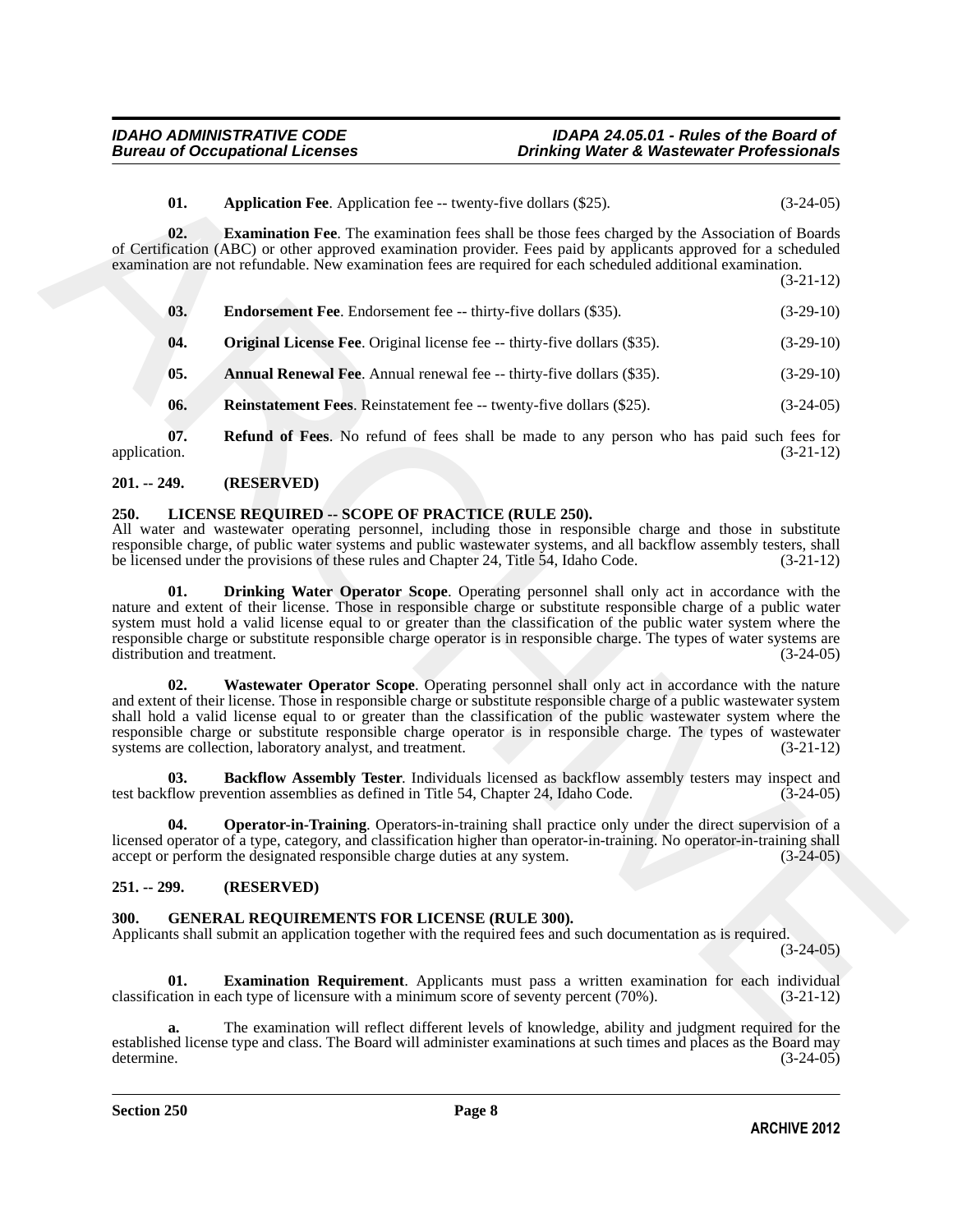### <span id="page-8-17"></span><span id="page-8-16"></span><span id="page-8-15"></span><span id="page-8-11"></span><span id="page-8-7"></span><span id="page-8-6"></span><span id="page-8-3"></span><span id="page-8-2"></span><span id="page-8-1"></span><span id="page-8-0"></span>**301. -- 309. (RESERVED)**

|                                       | The examination for all types and classes of licensure shall be validated and provided by the<br>Association of Boards of Certification (ABC). The American Backflow Prevention Association (ABPA) backflow<br>assembly tester examination is also approved for backflow assembly tester licensure.                                                                                                                                                                                                                                                                                       | $(5-8-09)$  |
|---------------------------------------|-------------------------------------------------------------------------------------------------------------------------------------------------------------------------------------------------------------------------------------------------------------------------------------------------------------------------------------------------------------------------------------------------------------------------------------------------------------------------------------------------------------------------------------------------------------------------------------------|-------------|
| c.                                    | Applicants who fail an examination must make application to retake the same type and class<br>examination and pay the required examination fees prior to retaking the examination.                                                                                                                                                                                                                                                                                                                                                                                                        | $(3-24-05)$ |
| d.                                    | Applicants must take and pass the examination within one (1) year of application approval. After<br>one (1) year a new application and applicable fees must be submitted.                                                                                                                                                                                                                                                                                                                                                                                                                 | $(3-30-07)$ |
| 02.                                   | Education Requirements. Documentation must be provided showing proof of education required<br>for the type and level of license being sought.                                                                                                                                                                                                                                                                                                                                                                                                                                             | $(3-21-12)$ |
| 03.<br>laboratory analyst experience. | <b>Experience Requirement</b> . Only actual verified on-site operating experience at a treatment,<br>distribution or collection system will be acceptable except as may be allowed by substitution as set forth in these<br>rules. Experience as a laboratory analyst can be counted as wastewater operating experience for up to one-half $(1/2)$<br>of the wastewater operating experience requirement but cannot be counted as responsible charge experience.<br>Experience as a wastewater operator can be counted as laboratory analyst experience for up to one-half $(1/2)$ of the | $(3-21-12)$ |
| $301. - 309.$                         | (RESERVED)                                                                                                                                                                                                                                                                                                                                                                                                                                                                                                                                                                                |             |
| 310.                                  | REQUIREMENTS FOR OPERATOR-IN-TRAINING LICENSE (RULE 310).<br>Each applicant for an Operator-In-Training License must meet the following requirements:                                                                                                                                                                                                                                                                                                                                                                                                                                     | $(3-21-12)$ |
| 01.                                   | <b>Education</b> . Possess a high school diploma or GED; and                                                                                                                                                                                                                                                                                                                                                                                                                                                                                                                              | $(3-21-12)$ |
| 02.                                   | <b>Examination.</b> Pass the relevant Class I examination.                                                                                                                                                                                                                                                                                                                                                                                                                                                                                                                                | $(3-21-12)$ |
| $311. - 314.$                         | (RESERVED)                                                                                                                                                                                                                                                                                                                                                                                                                                                                                                                                                                                |             |
| 315.                                  | REQUIREMENTS FOR A VERY SMALL WATER SYSTEM LICENSE (RULE 315).<br>To qualify for a Very Small Water System license an operator must meet the following requirements:                                                                                                                                                                                                                                                                                                                                                                                                                      | $(3-21-12)$ |
| 01.                                   | <b>Education</b> . Possess a high school diploma or GED and;                                                                                                                                                                                                                                                                                                                                                                                                                                                                                                                              | $(3-21-12)$ |
| 02.<br>water system; and              | <b>Experience.</b> Document eighty-eight (88) hours of acceptable on-site operating experience at a                                                                                                                                                                                                                                                                                                                                                                                                                                                                                       | $(3-21-12)$ |
| a.                                    | Complete an approved six-hour water treatment or chlorination course; and                                                                                                                                                                                                                                                                                                                                                                                                                                                                                                                 | $(3-21-12)$ |
| b.                                    | Complete an approved six-hour water distribution course; and                                                                                                                                                                                                                                                                                                                                                                                                                                                                                                                              | $(3-21-12)$ |
| 03.                                   | Examination. Pass the relevant very small water system examination.                                                                                                                                                                                                                                                                                                                                                                                                                                                                                                                       | $(3-21-12)$ |
| $316. - 319.$                         | (RESERVED)                                                                                                                                                                                                                                                                                                                                                                                                                                                                                                                                                                                |             |
| 320.                                  | REQUIREMENTS FOR A VERY SMALL WASTEWATER SYSTEM LICENSE (RULE 320).<br>To qualify for a Very Small Wastewater System license, an operator must meet the following requirements: (3-21-12)                                                                                                                                                                                                                                                                                                                                                                                                 |             |
| 01.                                   | <b>Education</b> . Possess a high school diploma or GED; and                                                                                                                                                                                                                                                                                                                                                                                                                                                                                                                              | $(3-21-12)$ |
| 02.<br>collection system; and         | <b>Experience.</b> Document fifty (50) hours of acceptable on-site operating experience at a wastewater                                                                                                                                                                                                                                                                                                                                                                                                                                                                                   | $(3-21-12)$ |

### <span id="page-8-14"></span><span id="page-8-13"></span><span id="page-8-12"></span><span id="page-8-4"></span>**316. -- 319. (RESERVED)**

### <span id="page-8-8"></span><span id="page-8-5"></span>**320. REQUIREMENTS FOR A VERY SMALL WASTEWATER SYSTEM LICENSE (RULE 320).**

<span id="page-8-10"></span><span id="page-8-9"></span>

| 01. | <b>Education.</b> Possess a high school diploma or GED; and | $(3-21-12)$ |
|-----|-------------------------------------------------------------|-------------|
|-----|-------------------------------------------------------------|-------------|

**a.** Fifty (50) hours of acceptable relevant on-site operating experience at a wastewater treatment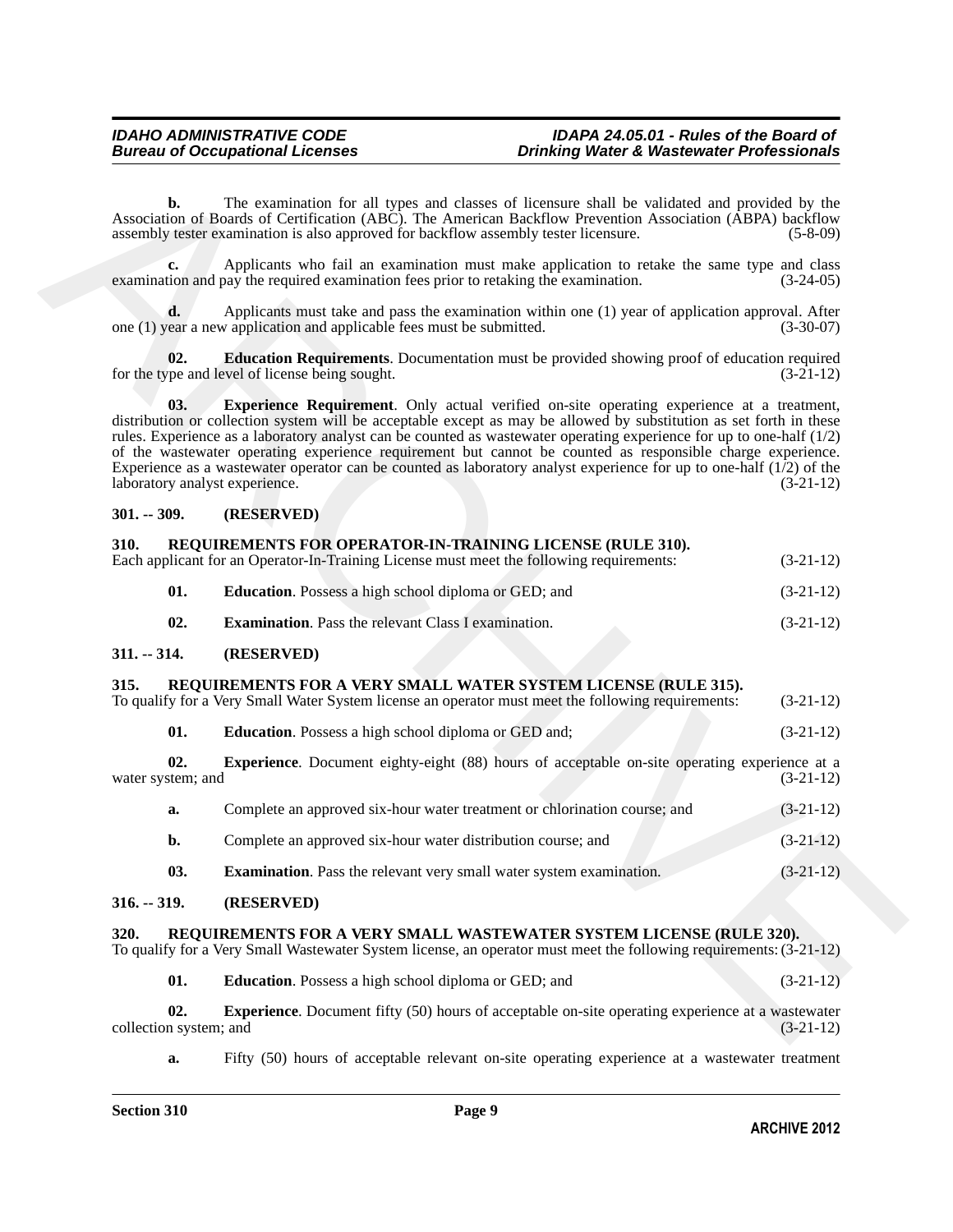<span id="page-9-20"></span><span id="page-9-19"></span><span id="page-9-18"></span><span id="page-9-17"></span><span id="page-9-16"></span><span id="page-9-15"></span><span id="page-9-1"></span><span id="page-9-0"></span>

| system or lagoon; and                |                                                                                                                                                                                                                                                                                                                                                                                                                       | $(3-21-12)$ |
|--------------------------------------|-----------------------------------------------------------------------------------------------------------------------------------------------------------------------------------------------------------------------------------------------------------------------------------------------------------------------------------------------------------------------------------------------------------------------|-------------|
| $b$ .                                | Complete an approved six-hour pumps and motors course; and                                                                                                                                                                                                                                                                                                                                                            | $(3-21-12)$ |
| c.                                   | Complete an approved six-hour lagoon operation and maintenance course; or an approved six-hour<br>large soil absorption system course; and                                                                                                                                                                                                                                                                            | $(3-21-12)$ |
| 03.                                  | <b>Examination</b> . Pass the relevant lagoon examination.                                                                                                                                                                                                                                                                                                                                                            | $(3-21-12)$ |
| $321. - 324.$                        | (RESERVED)                                                                                                                                                                                                                                                                                                                                                                                                            |             |
| 325.                                 | REQUIREMENTS FOR CLASS I RESTRICTED WATER OR WASTEWATER LICENSE (RULE                                                                                                                                                                                                                                                                                                                                                 |             |
| $325$ ).                             | To qualify for a Class I Restricted water or wastewater license an operator must meet the following requirements:                                                                                                                                                                                                                                                                                                     | $(3-21-12)$ |
| 01.                                  | <b>Education.</b> Possess a high school diploma or GED; and                                                                                                                                                                                                                                                                                                                                                           | $(3-21-12)$ |
| 02.                                  | <b>Experience</b> . Document two hundred sixty (260) hours of acceptable relevant on-site operating<br>experience during twelve (12) consecutive months with the system and complete sixteen (16) hours of continuing<br>education relevant to the license; and                                                                                                                                                       | $(3-21-12)$ |
| 03.                                  | <b>Examination.</b> Pass the relevant Class I examination.                                                                                                                                                                                                                                                                                                                                                            | $(3-21-12)$ |
| 04.                                  | Restricted License Upgrade. Upon obtaining one thousand six hundred (1,600) hours of<br>supervised on-site operating experience for each license, the operator shall be eligible to apply for an unrestricted<br>Class I license. There is no limit on the amount of time needed to obtain the necessary experience to qualify for the<br>unrestricted license. A restricted license is limited to a specific system. | $(3-21-12)$ |
| $326. - 327.$                        | (RESERVED)                                                                                                                                                                                                                                                                                                                                                                                                            |             |
| 328.                                 | REQUIREMENTS FOR A CLASS I OPERATOR LICENSE (RULE 328).<br>To qualify for a Class I operator license an applicant must meet the following requirements:                                                                                                                                                                                                                                                               | $(3-21-12)$ |
| 01.                                  | <b>Education</b> . Possess a high school diploma or GED; and                                                                                                                                                                                                                                                                                                                                                          | $(3-21-12)$ |
| 02.<br>or higher system; and         | <b>Experience.</b> Document one (1) year of acceptable relevant on-site operating experience at a Class I                                                                                                                                                                                                                                                                                                             | $(3-21-12)$ |
| 03.                                  | <b>Examination.</b> Pass the relevant Class I examination.                                                                                                                                                                                                                                                                                                                                                            | $(3-21-12)$ |
| 04.<br>required fees.                | <b>Operator-In-Training License Upgrade</b> . To upgrade an operator-in-training (OIT) license to a<br>Class I the applicant must provide documented proof to the Board of having completed one (1) year of supervised on-<br>site operating experience in a Class I or higher public drinking water or wastewater system, and payment of the                                                                         | $(3-21-12)$ |
| 329.<br>(RESERVED)                   |                                                                                                                                                                                                                                                                                                                                                                                                                       |             |
| 330.                                 | REQUIREMENTS FOR A CLASS II OPERATOR LICENSE (RULE 330).<br>To qualify for a Class II license an applicant must meet the following requirements:                                                                                                                                                                                                                                                                      | $(3-21-12)$ |
| 01.                                  | Education. Possess a high school diploma or GED; and                                                                                                                                                                                                                                                                                                                                                                  | $(3-21-12)$ |
| 02.<br>Class I or higher system; and | <b>Experience.</b> Document three (3) years of acceptable relevant on-site operating experience at a                                                                                                                                                                                                                                                                                                                  | $(3-21-12)$ |

<span id="page-9-14"></span><span id="page-9-13"></span><span id="page-9-12"></span><span id="page-9-11"></span><span id="page-9-10"></span><span id="page-9-9"></span><span id="page-9-8"></span><span id="page-9-7"></span><span id="page-9-6"></span><span id="page-9-5"></span><span id="page-9-4"></span><span id="page-9-3"></span><span id="page-9-2"></span>**03. Examination**. Pass the relevant Class II examination. (3-21-12)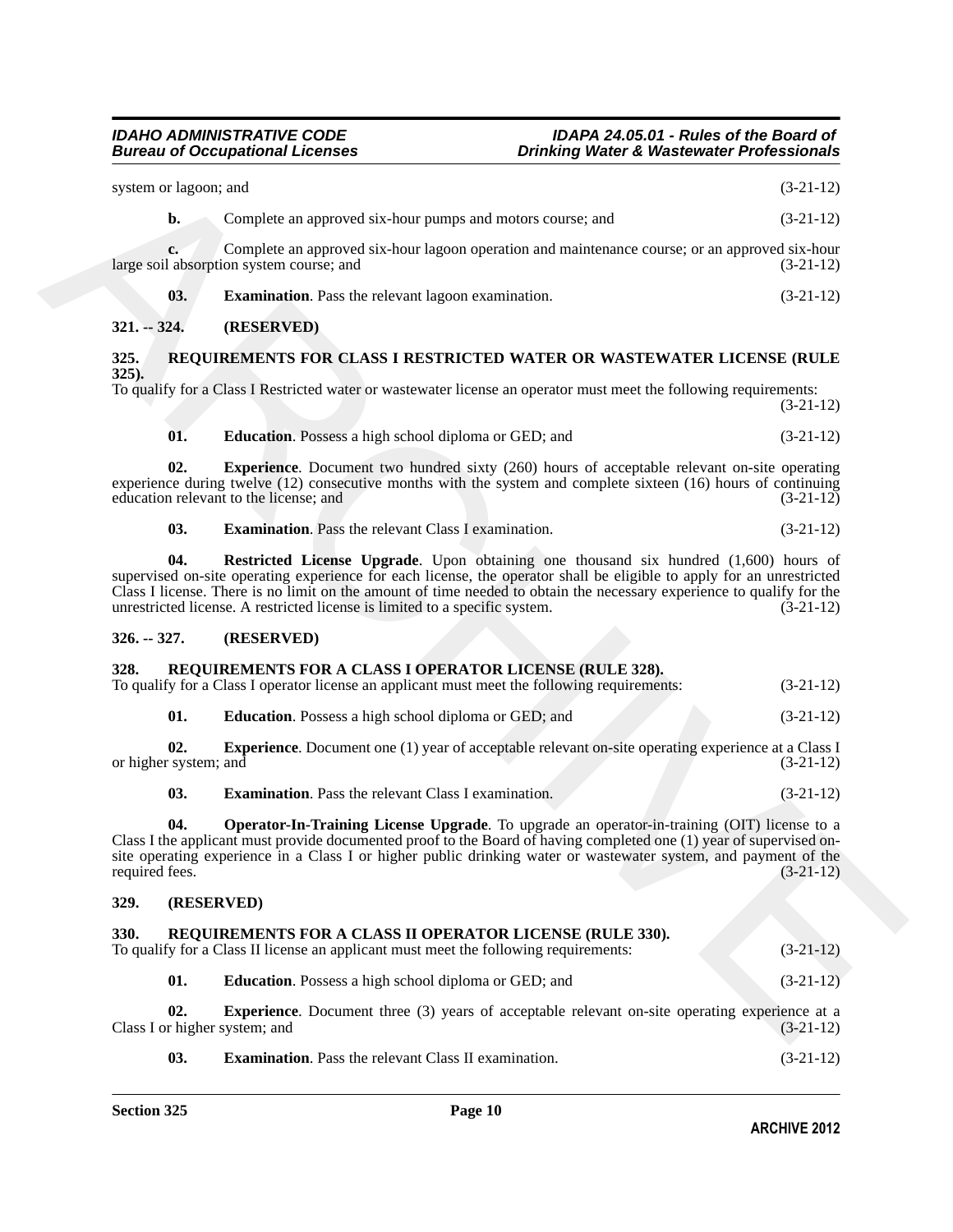### <span id="page-10-0"></span>**331. -- 334. (RESERVED)**

### <span id="page-10-9"></span><span id="page-10-8"></span><span id="page-10-1"></span>**335. REQUIREMENTS FOR A CLASS III OPERATOR LICENSE (RULE 335).**

<span id="page-10-12"></span><span id="page-10-11"></span><span id="page-10-10"></span>

| 03. | <b>Examination.</b> Pass the relevant Class III examination. | $(3-21-12)$ |
|-----|--------------------------------------------------------------|-------------|
|-----|--------------------------------------------------------------|-------------|

### <span id="page-10-2"></span>**336. -- 339. (RESERVED)**

### <span id="page-10-13"></span><span id="page-10-3"></span>**340. REQUIREMENTS FOR A CLASS IV OPERATOR LICENSE (RULE 340).**

| 02. | <b>Experience.</b> Document four (4) years of acceptable relevant on-site operating experience at a Class                 |             |
|-----|---------------------------------------------------------------------------------------------------------------------------|-------------|
|     | I or higher system for collection or distribution or Class III or higher system for treatment, including two (2) years of |             |
|     | responsible charge of a major segment of a system in the same or next lower class; and                                    | $(3-21-12)$ |

<span id="page-10-17"></span><span id="page-10-16"></span><span id="page-10-15"></span><span id="page-10-14"></span>

| 03.<br><b>Examination.</b> Pass the relevant Class IV examination. | $(3-21-12)$ |
|--------------------------------------------------------------------|-------------|
|--------------------------------------------------------------------|-------------|

### <span id="page-10-5"></span><span id="page-10-4"></span>**341. -- 344. (RESERVED)**

| 335.                                | REQUIREMENTS FOR A CLASS III OPERATOR LICENSE (RULE 335).<br>To qualify for a Class III license an applicant must meet the following requirements:                                                                                                                                                                               | $(3-21-12)$ |
|-------------------------------------|----------------------------------------------------------------------------------------------------------------------------------------------------------------------------------------------------------------------------------------------------------------------------------------------------------------------------------|-------------|
| 01.                                 | <b>Education</b> . Possess a high school diploma or GED and two (2) years of post high school education<br>in the environmental control field, engineering or related science; and                                                                                                                                               | $(3-21-12)$ |
| 02.                                 | <b>Experience.</b> Document four (4) years of acceptable relevant on-site operating experience of a Class<br>I or higher system for collection or distribution or Class II or higher system for treatment, including two (2) years of<br>responsible charge of a major segment of a system in the same or next lower class; and  | $(3-21-12)$ |
| 03.                                 | <b>Examination.</b> Pass the relevant Class III examination.                                                                                                                                                                                                                                                                     | $(3-21-12)$ |
| $336. - 339.$                       | (RESERVED)                                                                                                                                                                                                                                                                                                                       |             |
| 340.                                | REQUIREMENTS FOR A CLASS IV OPERATOR LICENSE (RULE 340).<br>To qualify for a Class IV license an applicant must meet the following requirements;                                                                                                                                                                                 | $(3-21-12)$ |
| 01.                                 | <b>Education</b> . Possess a high school diploma or GED and four (4) years of post high school education<br>in the environmental control field, engineering or related science; and                                                                                                                                              | $(3-21-12)$ |
| 02.                                 | <b>Experience.</b> Document four (4) years of acceptable relevant on-site operating experience at a Class<br>I or higher system for collection or distribution or Class III or higher system for treatment, including two (2) years of<br>responsible charge of a major segment of a system in the same or next lower class; and | $(3-21-12)$ |
| 03.                                 | <b>Examination.</b> Pass the relevant Class IV examination.                                                                                                                                                                                                                                                                      | $(3-21-12)$ |
| 341. -- 344.                        | (RESERVED)                                                                                                                                                                                                                                                                                                                       |             |
| 345.                                | REQUIREMENTS FOR A LAGOON OPERATOR LICENSE (RULE 345).<br>To qualify for a lagoon license, an operator must meet the following requirements;                                                                                                                                                                                     | $(3-21-12)$ |
| 01.                                 | <b>Education</b> . Possess a high school diploma or GED; and                                                                                                                                                                                                                                                                     | $(3-21-12)$ |
| 02.<br>at a Lagoon system; and      | <b>Experience</b> . Document twelve (12) consecutive months of acceptable on-site operating experience                                                                                                                                                                                                                           | $(3-21-12)$ |
| 03.                                 | <b>Examination.</b> Pass the relevant Lagoon examination.                                                                                                                                                                                                                                                                        | $(3-21-12)$ |
| $346. - 349.$                       | (RESERVED)                                                                                                                                                                                                                                                                                                                       |             |
| <b>350.</b>                         | REQUIREMENTS FOR A WASTEWATER LAND APPLICATION LICENSE (RULE 350).<br>To qualify for a Wastewater Land Application license, an operator must meet the following requirements: (3-21-12)                                                                                                                                          |             |
| 01.                                 | <b>Education.</b> Possess a high school diploma or GED: and                                                                                                                                                                                                                                                                      | $(3-21-12)$ |
| 02.<br>land application system; and | <b>Experience.</b> Document a minimum six (6) months of on-site operating experience at a wastewater                                                                                                                                                                                                                             | $(3-21-12)$ |
|                                     | <b>Examination.</b> Pass the relevant Wastewater Land Application examination; and                                                                                                                                                                                                                                               | $(3-21-12)$ |

### <span id="page-10-19"></span><span id="page-10-18"></span><span id="page-10-6"></span>**346. -- 349. (RESERVED)**

### <span id="page-10-20"></span><span id="page-10-7"></span>**350. REQUIREMENTS FOR A WASTEWATER LAND APPLICATION LICENSE (RULE 350).**

<span id="page-10-23"></span><span id="page-10-22"></span><span id="page-10-21"></span>

| - 01. | <b>Education.</b> Possess a high school diploma or GED: and | $(3-21-12)$ |  |
|-------|-------------------------------------------------------------|-------------|--|
|-------|-------------------------------------------------------------|-------------|--|

<span id="page-10-24"></span>**04.** Other. Possess a wastewater Class I or higher operation license. The wastewater land application operator that is a responsible charge or substitute responsible charge operator must be licensed at the type and class equal to or greater than the classification of the wastewater system.  $(3-21-12)$ equal to or greater than the classification of the wastewater system.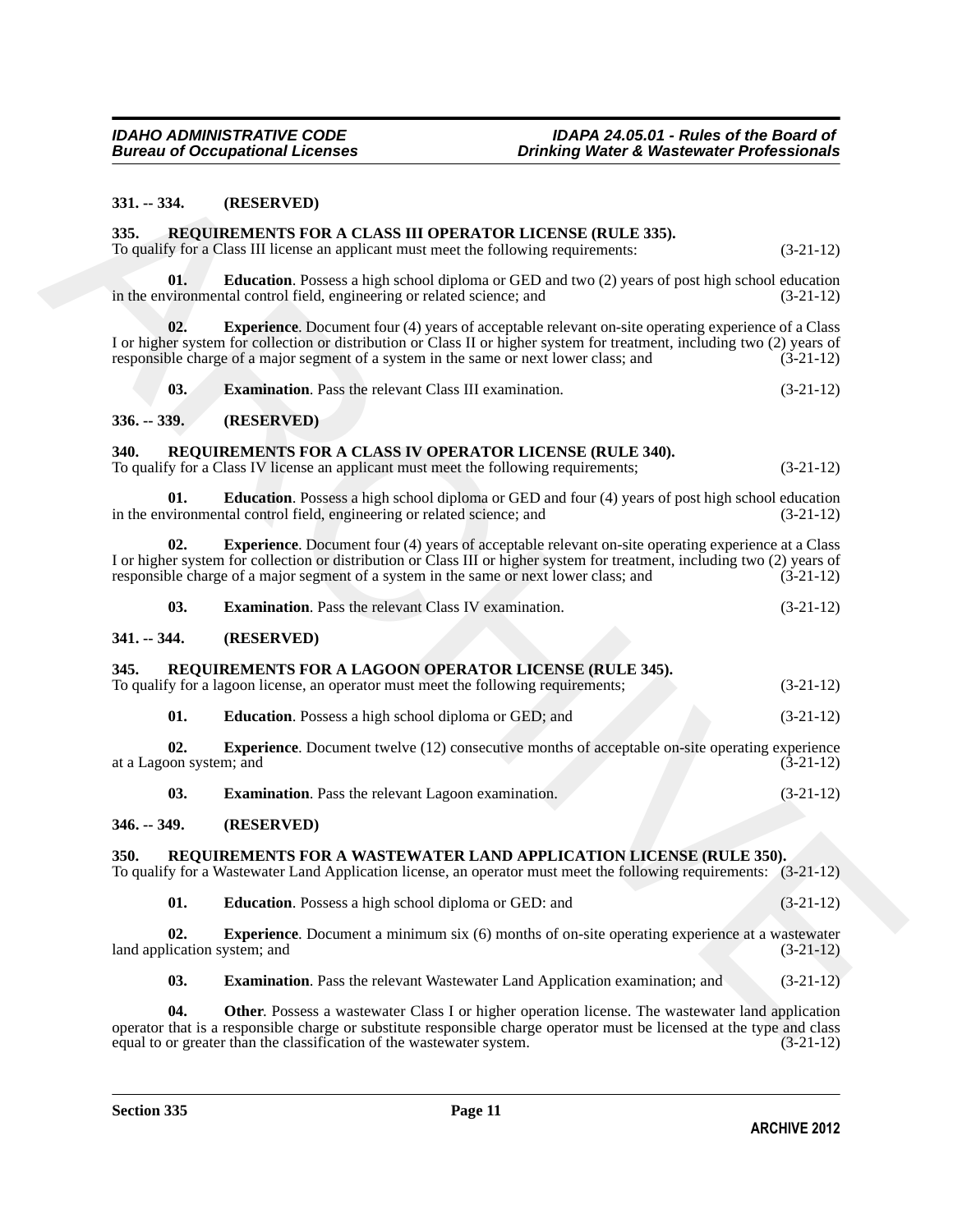### <span id="page-11-0"></span>**351. -- 354. (RESERVED)**

### <span id="page-11-12"></span><span id="page-11-11"></span><span id="page-11-10"></span><span id="page-11-9"></span><span id="page-11-8"></span><span id="page-11-7"></span><span id="page-11-6"></span><span id="page-11-3"></span><span id="page-11-2"></span><span id="page-11-1"></span>**355. REQUIREMENTS FOR A BACKFLOW ASSEMBLY TESTER LICENSE (RULE 355).**

| $351. - 354.$           |     | (RESERVED)                                                                                                                                                                                                                                                                                                                             |             |
|-------------------------|-----|----------------------------------------------------------------------------------------------------------------------------------------------------------------------------------------------------------------------------------------------------------------------------------------------------------------------------------------|-------------|
| 355.                    |     | REQUIREMENTS FOR A BACKFLOW ASSEMBLY TESTER LICENSE (RULE 355).<br>To qualify for a backflow assembly tester license, an applicant must meet the following requirements:                                                                                                                                                               | $(3-21-12)$ |
|                         | 01. | <b>Education.</b> Possess a high school diploma or GED, and                                                                                                                                                                                                                                                                            | $(3-21-12)$ |
| procedures; and         | 02. | <b>Experience</b> . Document successful completion of a Board-approved backflow assembly tester<br>training program in compliance with the Cross Connection Control Accepted Procedure and Practice Manual and<br>consisting of theory instruction, practical instruction, and a practical examination in compliance with the USC Test | $(3-21-12)$ |
|                         | 03. | <b>Examination</b> . Pass the relevant Backflow Assembly Tester examination.                                                                                                                                                                                                                                                           | $(3-21-12)$ |
| $356. - 359.$           |     | (RESERVED)                                                                                                                                                                                                                                                                                                                             |             |
| 360.<br>relevant class: |     | REQUIREMENTS FOR WASTEWATER LABORATORY ANALYST LICENSE (RULE 360).<br>To qualify for a wastewater laboratory analyst license, an applicant must meet the following requirements for the                                                                                                                                                | $(3-21-12)$ |
|                         | 01. | Class I.                                                                                                                                                                                                                                                                                                                               | $(3-21-12)$ |
|                         | a.  | Possess a high school diploma or GED; and                                                                                                                                                                                                                                                                                              | $(3-21-12)$ |
|                         | b.  | Document one (1) year of acceptable lab experience at a class I or higher system; and                                                                                                                                                                                                                                                  | $(3-21-12)$ |
|                         | c.  | Pass the relevant class I laboratory analyst examination.                                                                                                                                                                                                                                                                              | $(3-21-12)$ |
|                         | 02. | Class II.                                                                                                                                                                                                                                                                                                                              | $(3-21-12)$ |
|                         | a.  | Possess a high school diploma or GED; and                                                                                                                                                                                                                                                                                              | $(3-21-12)$ |
|                         | b.  | Document three (3) years of acceptable lab experience at a class I or higher system; and (3-21-12)                                                                                                                                                                                                                                     |             |
|                         | c.  | Pass the relevant class II laboratory analyst examination.                                                                                                                                                                                                                                                                             | $(3-21-12)$ |
|                         | 03. | Class III.                                                                                                                                                                                                                                                                                                                             | $(3-21-12)$ |
|                         | a.  | Possess a high school diploma or GED and two (2) years of post high school education in the<br>environmental control field, engineering or related science; and                                                                                                                                                                        | $(3-21-12)$ |
|                         | b.  | Document four (4) years of acceptable lab experience at a class II or higher system; and $(3-21-12)$                                                                                                                                                                                                                                   |             |
|                         | c.  | Pass the relevant class III laboratory analyst examination.                                                                                                                                                                                                                                                                            | $(3-21-12)$ |
|                         | 04. | Class IV.                                                                                                                                                                                                                                                                                                                              | $(3-21-12)$ |
|                         | a.  | Possess a high school diploma or GED and four (4) years of post high school education in the<br>environmental control field, engineering or related science; and                                                                                                                                                                       | $(3-21-12)$ |
|                         | b.  | Document four (4) years of acceptable lab experience at a class III or higher system; and (3-21-12)                                                                                                                                                                                                                                    |             |
|                         | c.  | Pass the relevant class IV laboratory analyst examination.                                                                                                                                                                                                                                                                             | $(3-21-12)$ |
| $361 - 374$ .           |     | (RESERVED)                                                                                                                                                                                                                                                                                                                             |             |

# <span id="page-11-14"></span><span id="page-11-13"></span><span id="page-11-4"></span>**361. -- 374. (RESERVED)**

### <span id="page-11-15"></span><span id="page-11-5"></span>**375. SUBSTITUTIONS (RULE 375).**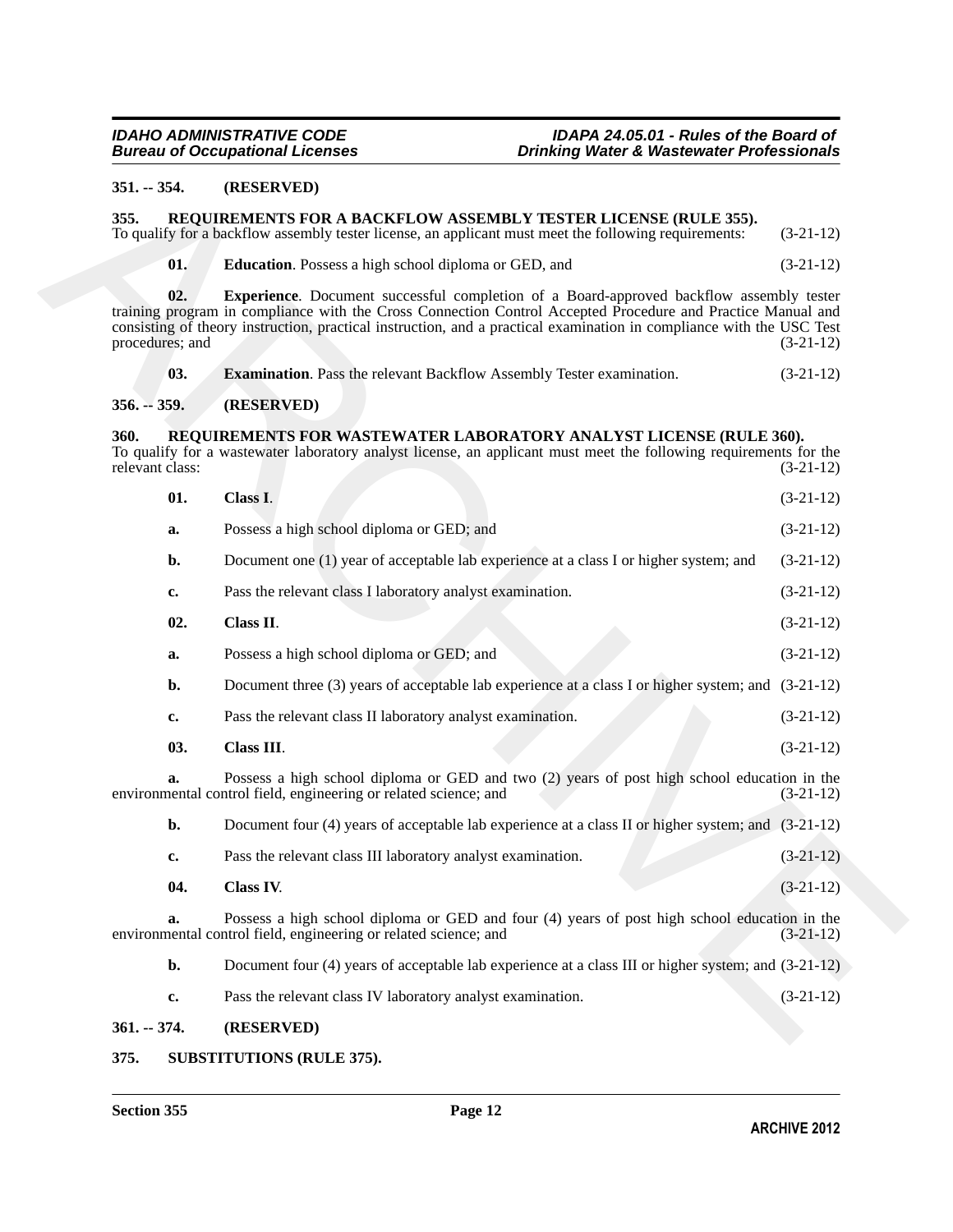<span id="page-12-0"></span>**01. Substituting Education for Experience**. Applicants may substitute approved education for operating and responsible charge experience as specified below. (3-21-12)

**a.** No substitution for on-site operating experience shall be permitted for licensure as a very small system operator or a Class I operator. (3-21-12)

**b.** For Classes II, III and IV, substitution shall only be allowed for the required experience when fifty percent (50%) of all stated experience (both on-site operating and responsible charge) has been met by actual on-site operating experience. (3-21-12)

**c.** For Class II, a maximum of one and one-half (1½) years of post high school education in the environmental control field, engineering or related science may be substituted for one and one-half  $(1\frac{1}{2})$  years of operating experience.  $(3-21-12)$ operating experience.

**EXAMPLE CONFIRM CONTRACT CONFIRM CONFIRM CONTRACT THE CONFIRM CONFIRM CONFIRM CONFIRM (3.11.2)<br>
Source Confirm Confirm Confirm Confirm Confirm Confirm Confirm Confirm Confirm Confirm Confirm Confirm Confirm Confirm Confi d.** For Class III and IV, a maximum of two (2) years of post high school education in the environmental control field, engineering or related science may be substituted for two (2) years of on-site operating experience; however the applicant for Class III must still have one (1) year of responsible charge experience and the applicant for Class IV must have two (2) years of responsible charge experience. (3-21-12)

**e.** Education substituted for on-site operating experience may not be also credited toward the nequirement. (3-21-12) education requirement.

**f.** One (1) year of post high school education may be substituted for one (1) year experience up to a maximum of fifty percent (50%) of the required on-site operating or responsible charge experience. (3-21-12)

<span id="page-12-1"></span>**02. Substituting Experience for Education**. Where applicable, approved on-site operating and ble charge experience may be substituted for education as specified below:  $(3-21-12)$ responsible charge experience may be substituted for education as specified below:

**a.** One (1) year of on-site operating experience may be substituted for two (2) years of grade school or ear of high school with no limitation. (3-21-12) one  $(1)$  year of high school with no limitation.

**b.** For Class III and IV, additional responsible charge experience (that exceeding the two-year class requirements) may be substituted for post high school education on a one (1) for one (1) basis: one (1) year additional responsible charge equal one (1) year post high school education.  $(3-21-12)$ responsible charge equal one  $(1)$  year post high school education.

**03. Substituting Experience for Experience**. Related experience may be substituted for experience up to one-half (½) of the operating experience requirement for Class II, III and IV. Experience that may be substituted includes but is not limited to the following: (3-21-12)

<span id="page-12-2"></span>

| a. | Experience as an environmental or operations consultant: |  |  | $(3-21-12)$ |
|----|----------------------------------------------------------|--|--|-------------|
|    |                                                          |  |  |             |

**b.** Experience in an environmental or engineering branch of federal, state, county, or local government; (3-21-12) government; (3-21-12)

| c. | Experience as a wastewater collection system operator;             | $(3-21-12)$ |
|----|--------------------------------------------------------------------|-------------|
| d. | Experience as a wastewater treatment plant operator;               | $(3-21-12)$ |
|    | Experience as a water distribution system operator and/or manager; | $(3-21-12)$ |

**f.** One (1) year of post high school education may be substituted for one (1) year experience up to a maximum of fifty percent (50%) of the required operating or responsible charge experience. (3-21-12)

**g.** Experience in waste treatment operation and maintenance. (3-21-12)

**h.** Experience as a laboratory analyst can be counted as wastewater operating experience for up to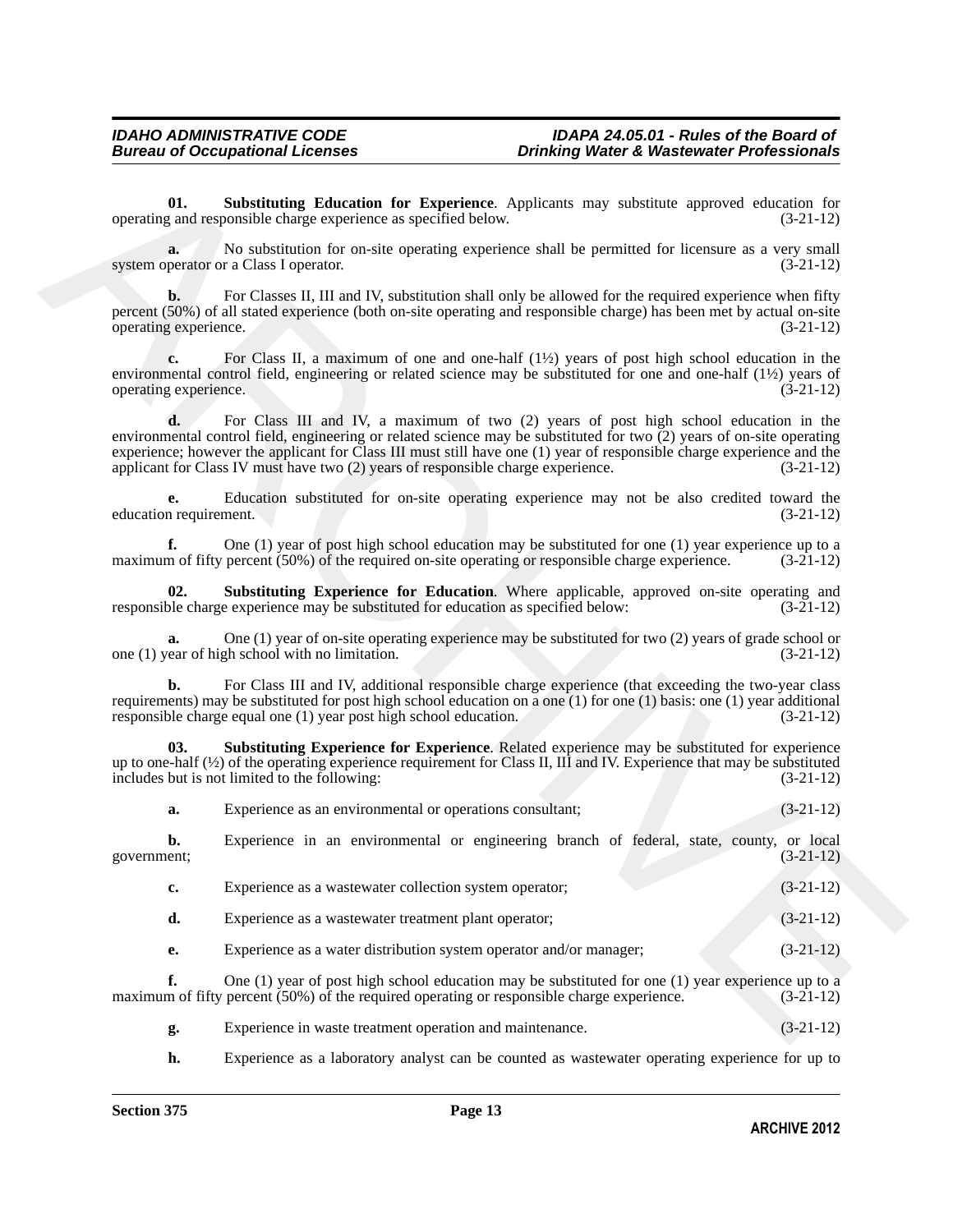one-half  $(1/2)$  of the wastewater operating experience requirement but cannot be counted as responsible charge experience.  $(3-21-12)$ experience. (3-21-12)

**i.** Experience as a wastewater operator can be counted as laboratory analyst experience for up to onehalf (1/2) of the laboratory analyst experience requirement. (3-21-12)

<span id="page-13-8"></span>**04. Equivalency Policy**. Substitutions for education or experience requirements needed to meet in requirements for license will be evaluated upon the following equivalency policies:  $(3-21-12)$ minimum requirements for license will be evaluated upon the following equivalency policies:

**a.** High School - High School diploma equals GED or equivalent as approved by the Board equals four (4) years.  $(3-21-12)$ 

**b.** College - Thirty-five (35) credits equal one (1) year (limited to curricula in environmental engineering, environmental sciences, water/wastewater technology, and/or related fields as determined by the Board). (3-21-12)

**c.** Continuing Education Units (CEU) for operator training courses, seminars, related college courses, and other training activities. Ten (10) classroom hours equal one (1) CEU; forty-five (45) CEUs equal one (1) year of college. (3-21-12)

### <span id="page-13-0"></span>**376. -- 399. (RESERVED)**

### <span id="page-13-7"></span><span id="page-13-1"></span>**400. ENDORSEMENT (RULE 400).**

The board may waive the examination requirements and issue the appropriate license for applicants holding licenses issued by other States that have equivalent license requirements and who otherwise meet the requirements set forth in Subsections 150.02, 150.03, and 150.04.

### <span id="page-13-2"></span>**401. -- 449. (RESERVED)**

### <span id="page-13-9"></span><span id="page-13-3"></span>**450. WASTEWATER GRANDPARENT PROVISION (RULE 450).**

<span id="page-13-11"></span>The board issued grandparent licenses to wastewater operators who provided documentation satisfactory to the board of being in responsible charge of an existing public wastewater system on or before April 15, 2006. Grandparent licenses for drinking water operators and backflow assembly testers shall not be issued. (3-21-12) licenses for drinking water operators and backflow assembly testers shall not be issued.

stephen (1/2) of the waterstate operator experience continenes bar cannot be connected as responsible (3.112)<br>
Stephen Experience, a a waterstate operator operator and the connect state of the connect state of the connect **01. Grandparent License**. A grandparent license shall allow the licensee to operate in responsible charge only of the specific facility identified in the original application. The license shall be site specific and nontransferable and shall not grant authority for the holder to practice at any other system in any capacity as an operator. (3-21-12)

<span id="page-13-10"></span>**02. Application Limitations**. The board must receive all applications for a grandparent license no later il 15, 2006. The provisions for allowing the Board to issue grandfather licenses has expired. (3-21-12) than April 15, 2006. The provisions for allowing the Board to issue grandfather licenses has expired.

<span id="page-13-12"></span>**03.** License Requirements. A grandparent licensed wastewater operator is required to meet all other lents including the continuing education and renewal requirements. (3-21-12) requirements including the continuing education and renewal requirements.

<span id="page-13-14"></span>**04.** Wastewater System Classification Limitations. The grandparent license shall become invalid the classification of the wastewater system changes to a higher classification. (3-24-05) any time the classification of the wastewater system changes to a higher classification.

<span id="page-13-13"></span>**05. One System Limitation**. A wastewater operator who is the wastewater operator in responsible charge of more than one  $(1)$  public wastewater system shall not be eligible for more than one  $(1)$  grandparent license.  $(3-24-05)$ 

### <span id="page-13-4"></span>**451. -- 499. (RESERVED)**

### <span id="page-13-6"></span><span id="page-13-5"></span>**500. CONTINUING EDUCATION (RULE 500).**

In order to further protect the health, safety and welfare of Idaho's public, and to facilitate the continued competence of persons licensed under the drinking water and wastewater professionals licensing act, the Board has adopted the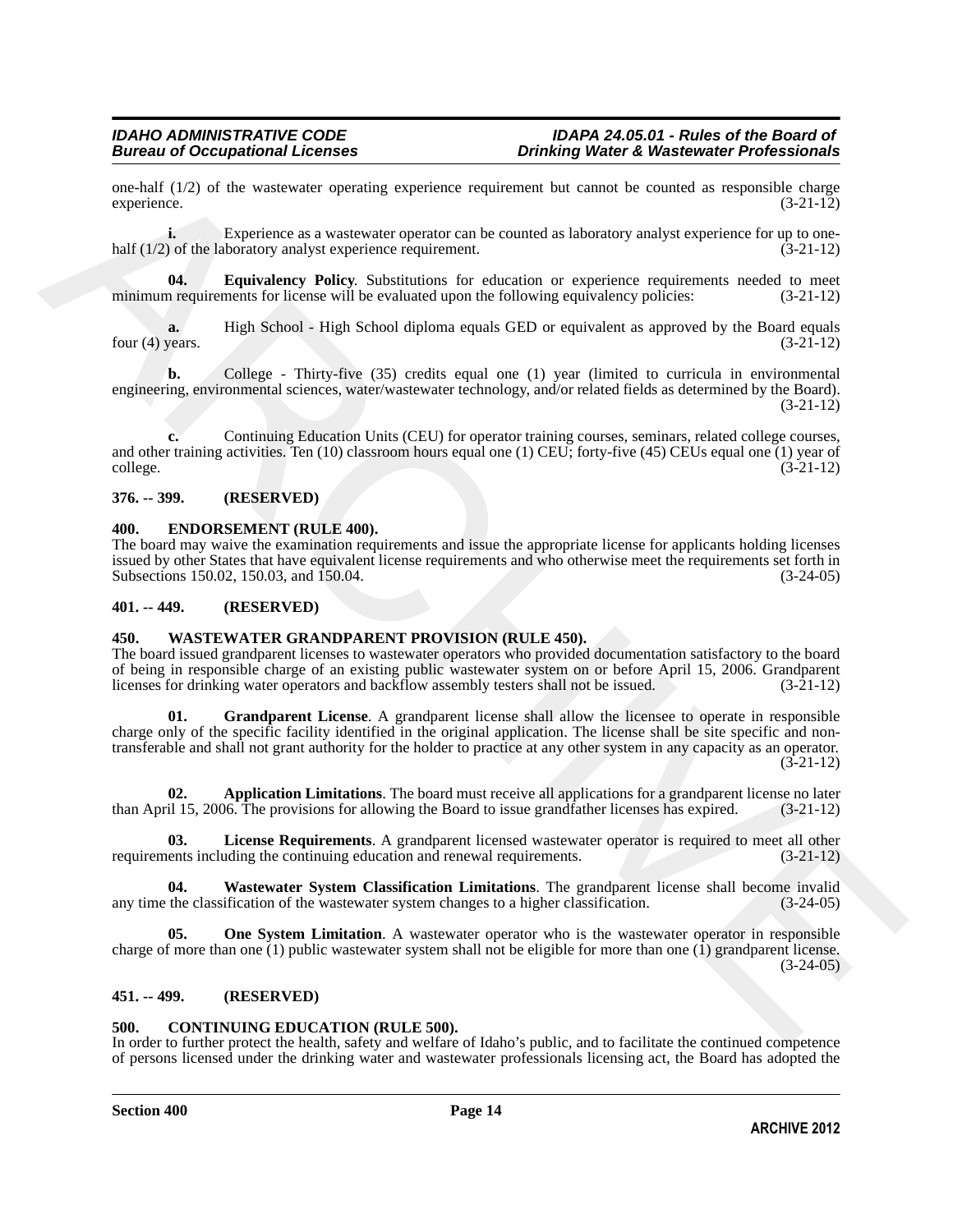<span id="page-14-0"></span>

| $(3-24-05)$ | following rules for continuing education.                                                                                                                                                                                                                                                                                                                                                                                                                                                                                                                                                                                                                                                                                                                                                                                                                                                                                                                                                         |  |
|-------------|---------------------------------------------------------------------------------------------------------------------------------------------------------------------------------------------------------------------------------------------------------------------------------------------------------------------------------------------------------------------------------------------------------------------------------------------------------------------------------------------------------------------------------------------------------------------------------------------------------------------------------------------------------------------------------------------------------------------------------------------------------------------------------------------------------------------------------------------------------------------------------------------------------------------------------------------------------------------------------------------------|--|
| $(3-30-06)$ | <b>Continuing Education Requirement</b> . Each licensee must successfully complete a minimum of six<br>01.<br>(6) hours (0.6 CEUs) of approved continuing education annually for license renewal, except that backflow assembly<br>testers shall complete an eight (8) hour refresher course every two (2) years for license renewal. Continuing education<br>must be earned in a subject matter relevant to the field in which the license is issued. A licensee holding one (1) or<br>more drinking water license(s) shall be required to meet the annual continuing education requirement for only one<br>license. A licensee holding one (1) or more wastewater license(s) shall be required to meet the annual continuing<br>education requirement for only one license. A licensee holding both drinking water and wastewater class licenses<br>must complete a minimum of six (6) hours annually for the drinking water license plus six (6) hours annually for the<br>wastewater license. |  |
| $(3-24-05)$ | Each licensee shall submit to the Board an annual license renewal application form, together with<br>a.<br>the required fees, certifying by signed affidavit that compliance with the CE requirements have been met. The Board<br>may conduct such continuing education audits and require verification of attendance as deemed necessary to ensure<br>compliance with the CE requirements.                                                                                                                                                                                                                                                                                                                                                                                                                                                                                                                                                                                                       |  |
| $(3-24-05)$ | $\mathbf{b}$ .<br>A licensee shall be considered to have satisfied their CE requirements for the first renewal of their<br>license.                                                                                                                                                                                                                                                                                                                                                                                                                                                                                                                                                                                                                                                                                                                                                                                                                                                               |  |
| $(3-24-05)$ | A water or wastewater licensee may carryover a maximum of six (6) hours of continuing education<br>c.<br>to meet the next year's continuing education requirement. The same hours may not be carried forward more than one<br>(1) renewal cycle.                                                                                                                                                                                                                                                                                                                                                                                                                                                                                                                                                                                                                                                                                                                                                  |  |
| $(3-24-05)$ | Continuing Education hours for approved operator training courses, seminars, related college<br>d.<br>courses, and other training activities may be converted to Continuing Education Units (CEU) as follows: Six (6)<br>classroom hours = point six $(0.6)$ CEU.                                                                                                                                                                                                                                                                                                                                                                                                                                                                                                                                                                                                                                                                                                                                 |  |
| $(3-30-06)$ | 02.<br><b>Subject Material</b> . The subject material of the continuing education requirement shall be relevant<br>to the license for which the continued education is required. "Relevant" shall be limited to material germane to the<br>operation, maintenance and administration of drinking water and wastewater systems as referenced in Chapter 24,<br>Title 54, Idaho Code, and includes those subjects identified in the "need to know" criteria published by the<br>Associations of Boards of Certification.                                                                                                                                                                                                                                                                                                                                                                                                                                                                            |  |
| $(3-30-06)$ | 03.<br><b>Course Approval.</b> All course providers must submit requests for approval of continuing education<br>courses to the Board in writing no less than thirty (30) days prior to the course being offered, on a form approved by<br>the Board that includes:                                                                                                                                                                                                                                                                                                                                                                                                                                                                                                                                                                                                                                                                                                                               |  |
| $(3-24-05)$ | The name and qualifications of the instructor or instructors;<br>a.                                                                                                                                                                                                                                                                                                                                                                                                                                                                                                                                                                                                                                                                                                                                                                                                                                                                                                                               |  |
| $(3-24-05)$ | b.<br>The date, time and location of the course;                                                                                                                                                                                                                                                                                                                                                                                                                                                                                                                                                                                                                                                                                                                                                                                                                                                                                                                                                  |  |
| $(3-24-05)$ | The specific agenda for the course;<br>c.                                                                                                                                                                                                                                                                                                                                                                                                                                                                                                                                                                                                                                                                                                                                                                                                                                                                                                                                                         |  |
| $(3-24-05)$ | The type and number of continuing education credit hours requested;<br>d.                                                                                                                                                                                                                                                                                                                                                                                                                                                                                                                                                                                                                                                                                                                                                                                                                                                                                                                         |  |
| $(3-24-05)$ | A statement of how the course is believed to be relevant as defined;<br>e.                                                                                                                                                                                                                                                                                                                                                                                                                                                                                                                                                                                                                                                                                                                                                                                                                                                                                                                        |  |
| $(3-30-06)$ | f.<br>Any certificate of approval from a governmental agency if the course has been previously approved<br>for continuing education;                                                                                                                                                                                                                                                                                                                                                                                                                                                                                                                                                                                                                                                                                                                                                                                                                                                              |  |
| $(3-24-05)$ | The training materials;<br>g.                                                                                                                                                                                                                                                                                                                                                                                                                                                                                                                                                                                                                                                                                                                                                                                                                                                                                                                                                                     |  |
| $(3-24-05)$ | h.<br>Other information as may be requested by the Board.                                                                                                                                                                                                                                                                                                                                                                                                                                                                                                                                                                                                                                                                                                                                                                                                                                                                                                                                         |  |
|             | Upon review of all information requested the Board may either approve or deny any request for a                                                                                                                                                                                                                                                                                                                                                                                                                                                                                                                                                                                                                                                                                                                                                                                                                                                                                                   |  |

<span id="page-14-2"></span><span id="page-14-1"></span>

| g. | The training materials; | $(3-24-05)$ |
|----|-------------------------|-------------|
|    |                         |             |

**i.** Upon review of all information requested, the Board may either approve or deny any request for a course. Board approval of a course shall be granted for a period not to exceed two (2) years or until the course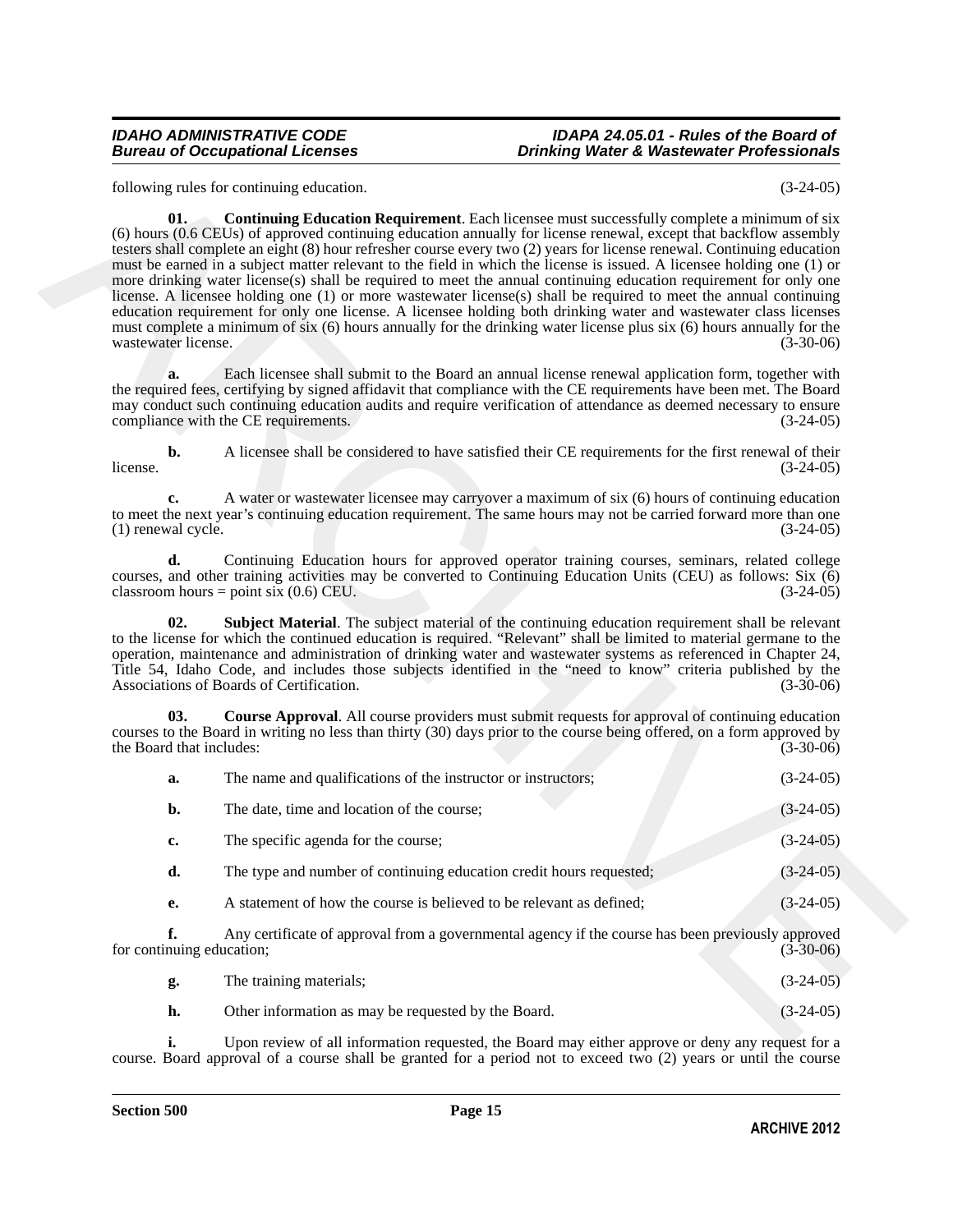materials or instructors are changed. (3-30-06)

<span id="page-15-2"></span>**04. Approved Courses**. Those continuing education courses which are relevant and approved by the states of Nevada, Oregon, Montana, Utah, Wyoming, and Washington are deemed approved by the Board. (2-26-08)

<span id="page-15-6"></span>**05. Verification of Attendance**. It shall be necessary for each licensee to maintain verification of attendance by securing authorized signatures or other documentation from the course instructors or sponsoring institution substantiating any and all hours attended by the licensee. This verification shall be maintained by the licensee and provided upon request of the Board or its agent. (3-24-05)

<span id="page-15-3"></span>**06. Distance Learning and Independent Study**. The Board may approve a course of study for continuing education credit that does not include the actual physical attendance of the licensee in a face-to-face setting with the course instructor. The licensee shall maintain documentation of the nature and details of the course and evidence that the licensee successfully completed the course, which shall be made available to the Board upon request. (3-30-06)

<span id="page-15-5"></span>**07. Failure to Fulfill the Continuing Education Requirements**. The license will not be renewed for those licensees who fail to certify or otherwise provide acceptable documentation of meeting the CE requirements. Licensees who make a false attestation regarding compliance with the CE requirements shall be subject to disciplinary action by the Board. (3-24-05) disciplinary action by the Board.

<span id="page-15-4"></span>**08. Exemptions**. The Board may waive the continuing education requirement or extend the deadline up to ninety (90) days for any one or more of the following circumstances. The licensee must request the exemption and provide any information requested to assist the Board in making a determination. An exemption may be granted at the sole discretion of the Board. (3-30-06)

**a.** The licensee is a resident of another jurisdiction recognized by the Board having a continuing professional education requirement for licensure renewal and has complied with the requirements of that state or district. (3-24-05) district.  $(3-24-05)$ 

**b.** The licensee is a government employee working outside the continental United States.  $(3-24-05)$ 

**c.** The licensee documents individual hardship, including health (certified by a medical doctor) or other good cause. (3-24-05)

### <span id="page-15-0"></span>**501. -- 599. (RESERVED)**

### <span id="page-15-7"></span><span id="page-15-1"></span>**600. RENEWAL OR REINSTATEMENT OF LICENSE (RULE 600).**

<span id="page-15-9"></span>**01. Expiration Date**. All licenses expire and must be renewed annually on forms approved by the Board in accordance with Section 67-2614, Idaho Code. Licenses not so renewed will be cancelled in accordance with Section 67-2614, Idaho Code. (3-24-05)

<span id="page-15-11"></span><span id="page-15-10"></span>**02. Reinstatement**. Any license cancelled for failure to renew may be reinstated in accordance with Section 67-2614, Idaho Code, with the exception that the applicant shall submit proof of having completed the total number of required continuing education for each vear the license or certificate was cancelled. (2-26-08) number of required continuing education for each year the license or certificate was cancelled.

materials of Newton's an change.<br>
Thus continuing changing materials of Newton's and Research in the state of Newton's Changing materials of Newton's Changing Thus<br>
tattes of Newton's Changing materials of Newton's Changi **03. Operator-in-Training License**. Applicants for the operator-in-training license shall, upon compliance with the requirements of Subsections 300.01 and 300.02, be issued a "one-time" non-renewable license for the purpose of gaining supervised experience as an operator-in-training (OIT). This license will be valid for three (3) years from the date of issue. To upgrade an OIT license to a Class I the applicant must provide documented proof to the Board of having completed one (1) year of supervised operating experience in a Class I or higher public drinking water or wastewater system, and payment of the required fees. (2-26-08) drinking water or wastewater system, and payment of the required fees.

<span id="page-15-8"></span>**04. Backflow Assembly Testers**. Backflow assembly testers shall complete a Board-approved eight refresher course every two (2) years for license renewal. (3-30-06) (8) hour refresher course every two  $(2)$  years for license renewal.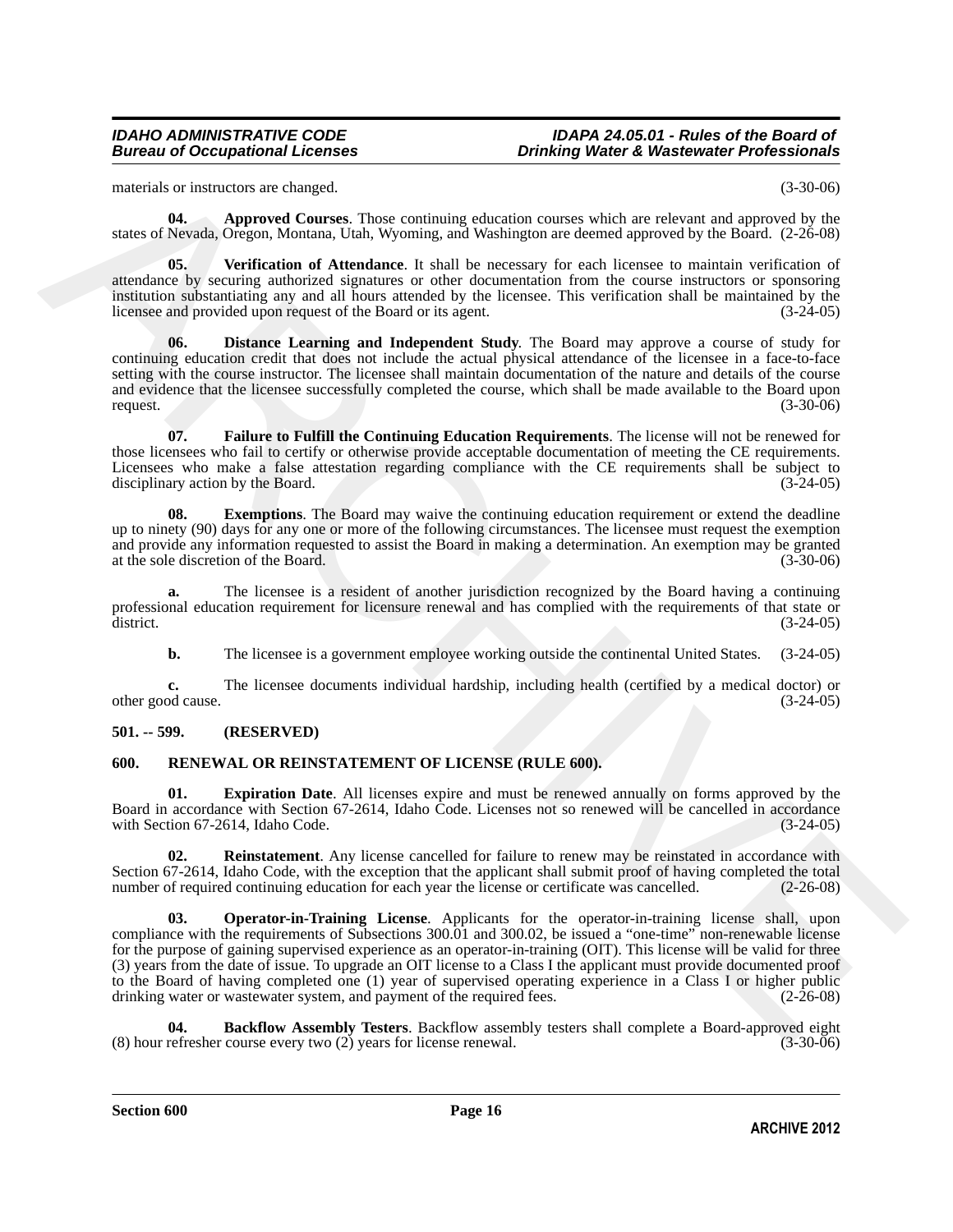<span id="page-16-8"></span>**05.** Wastewater Land Application License. Wastewater land application licenses shall not be unless the licensee also maintains a current wastewater treatment license. (3-30-06) renewed unless the licensee also maintains a current wastewater treatment license.

### <span id="page-16-0"></span>**601. -- 699. (RESERVED)**

### <span id="page-16-6"></span><span id="page-16-5"></span><span id="page-16-1"></span>**700. DISCIPLINE (RULE 700).**

tensor at the Waterware Fund Application Licence, Westerstein Individual Excess that is the second test of the second test of the second for the second for the second for the second for the second for the second for the s **01.** Civil Fine. The Board may impose a civil fine not to exceed one thousand dollars (\$1,000) upon a for each violation of Chapter 24, Title 54, Idaho Code. (3-24-05) licensee for each violation of Chapter 24, Title 54, Idaho Code.

<span id="page-16-7"></span>**02.** Costs and Fees. The Board may order a licensee to pay the costs and fees incurred by the Board in tigation or prosecution of the licensee for violation of Chapter 24, Title 54, Idaho Code. (3-24-05) the investigation or prosecution of the licensee for violation of Chapter 24, Title 54, Idaho Code.

### <span id="page-16-2"></span>**701. -- 799. (RESERVED)**

### <span id="page-16-9"></span><span id="page-16-3"></span>**800. STAKEHOLDER INVOLVEMENT (RULE 800).**

Ongoing drinking water stakeholder involvement shall be provided through the existing DEQ drinking water advisory committee. (3-24-05) advisory committee.

<span id="page-16-4"></span>**801. -- 999. (RESERVED)**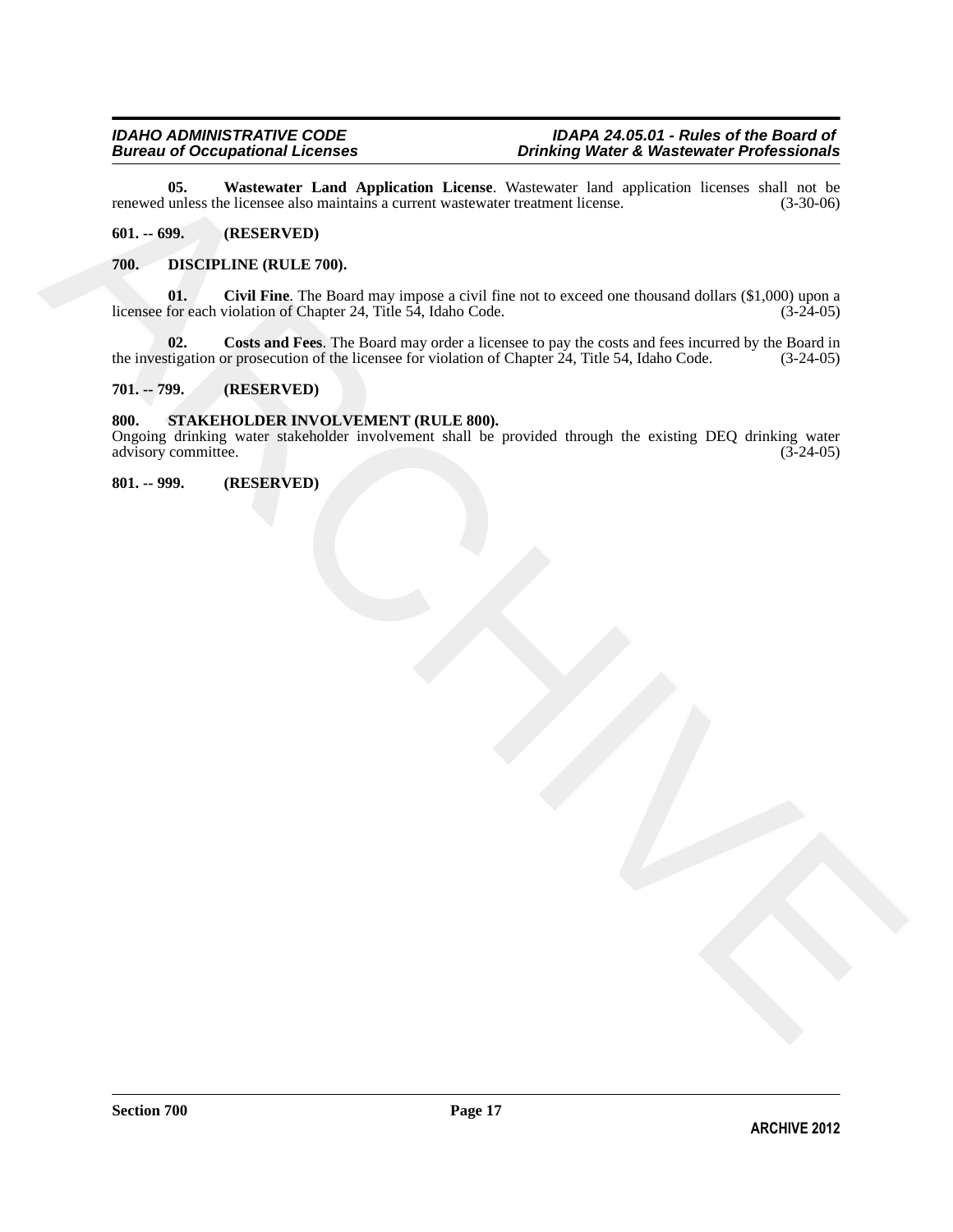# *Subject Index*

# **A**

Application 5 Application Deadline 6 Application Required 6 Lack of Activity 6 Licensure by Endorsement 6 Licensure by Examination 5

### **C**

Continuing Education 14 Approved Courses 16 Continuing Education Requirement 15 Course Approval 15 Distance Learning & Independent Study 16 Exemptions 16 Failure to Fulfill the Continuing Education Requirements 16 Subject Material 15 Verification of Attendance 16

# **D**

Definitions, IDAPA 24.05.01 3 Board 3 Bureau 3 Class I Restricted License 3 DEQ 3 Direct Supervision 3 Endorsement 4 EPA 4 Experience 4 On-Site Operating Experience 4 Operating Personnel 4 Person 4 Public Drinking Water System or Public Water System 4 Public Wastewater System or Wastewater System 4 Responsible Charge (RC) 4 Responsible Charge Operator 4 State 4 Substitute or Back-Up Responsible Charge Operator 4 Very Small Public Drinking Water System 4 Very Small Wastewater System 5 Discipline 17 Civil Fine 17 Costs & Fees 17 **E** Endorsement 14

# **F**

[Fees For Examination & Licensure 7](#page-6-2) [Annual Renewal Fee 8](#page-7-4)

Application Fee 8 Endorsement Fee 8 Examination Fee 8 Original License Fee 8 Refund of Fees 8 Reinstatement Fees 8

# **G**

General Requirements For License 8 Education Requirements 9 Examination Requirement 8 Experience Requirement 9

# **L**

License Required - Scope Of Practice 8 Backflow Assembly Tester 8 Drinking Water Operator Scope 8 Operator-in-Training 8 Wastewater Operator Scope 8 License Types & Classifications 6 Backflow Assembly Tester 7 Drinking Water Distribution Operator 6 Drinking Water Treatment Operator 6 Drinking Water Very Small System Operator 7 Wastewater Collection Operator<sub>7</sub> Wastewater Laboratory Analyst 7 Wastewater Treatment Operator 7 Wastewater Very Small System Operator 7

# **O**

Organization 5 Meetings 5 Organization of the Board 5

# **R**

Renewal Or Reinstatement Of License 16 Backflow Assembly Testers 16 Expiration Date 16 Operator-in-Training License 16 Reinstatement 16 Wastewater Land Application License 17 Requirements For A Backflow Assembly Tester License 12 Education 12 Examination 12 Experience 12 [Requirements For A Class I Operator](#page-9-6) 

Application 3 **Application**  $\frac{1}{2}$  Application  $\frac{1}{2}$  Application  $\frac{1}{2}$  Application [C](#page-7-15)ontrolline Controlline Controlline Controlline Controlline Controlline Controlline Controlline Controlline Controlline Control License 10 Education 10 Examination 10 Experience 10 Operator-In-Training License Upgrade 10 Requirements For A Class II Operator License 10 Education 10 Examination 10 Experience 10 Requirements For A Class III Operator License 11 Education 11 Examination 11 Experience 11 Requirements For A Class IV Operator License 11 Education 11 Examination 11 Experience 11 Requirements For A Lagoon Operator License 11 Education 11 Examination 11 Experience 11 Requirements For A Very Small Wastewater System License 9 Education 9 Examination 10 Experience 9 Requirements For A Very Small Water System License 9 Education 9 Examination 9 Experience 9 Requirements For A Wastewater Land Application License 11 Education 11 Examination 11 Experience 11 Other 11 Requirements For Class I Restricted Water Or Wastewater License 10 Education 10 Examination 10 Experience 10 Restricted License Upgrade 10 Requirements For Operator-In-Training License 9 Education 9 Examination 9 Requirements For Wastewater Laboratory Analyst License 12 Class I 12 Class II 12 [Class III 12](#page-11-13)